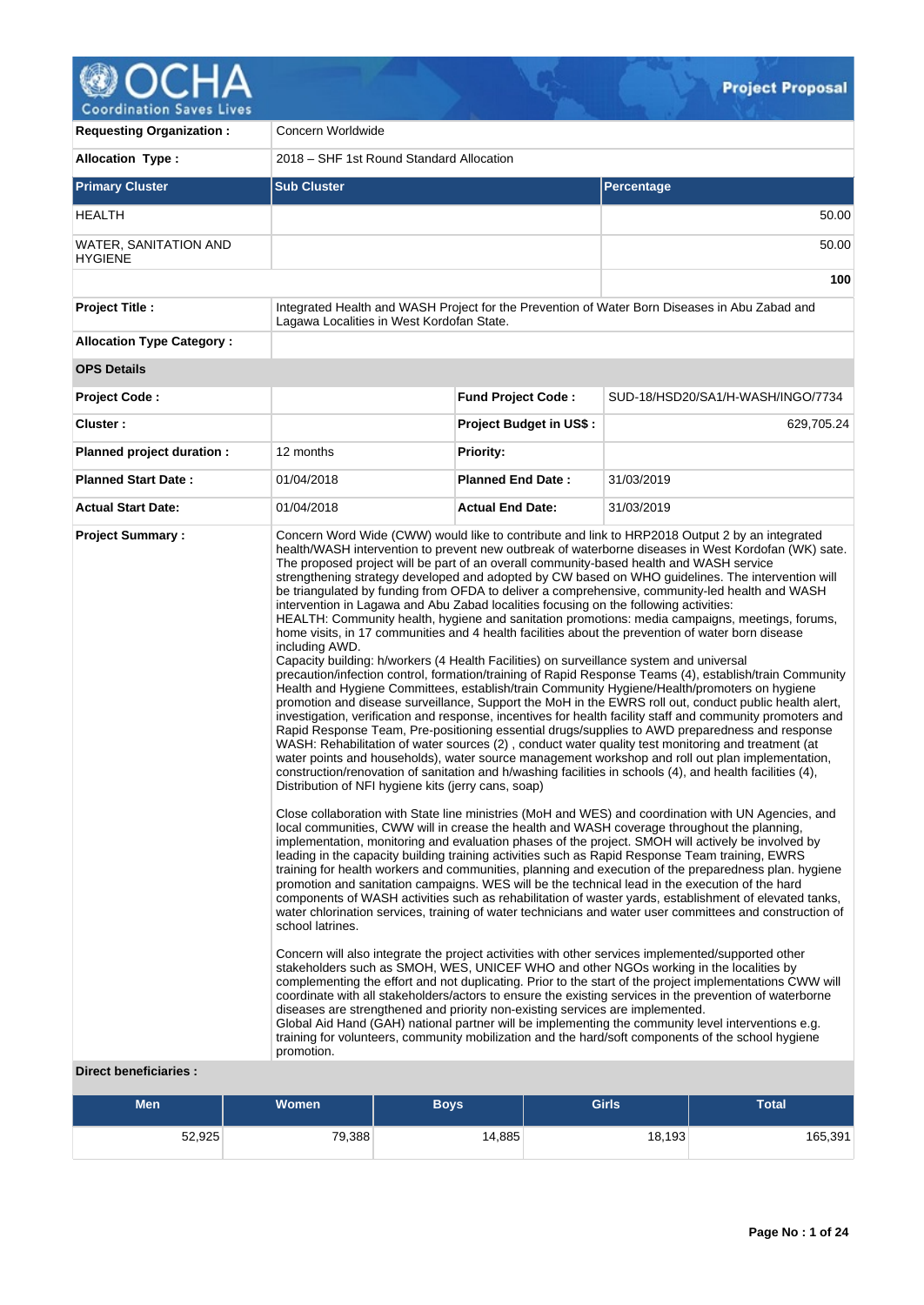#### **Other Beneficiaries :**

| Beneficiary name            | <b>Men</b> | Women  | <b>Boys</b> | Girls  | <b>Total</b> |
|-----------------------------|------------|--------|-------------|--------|--------------|
| People in Host Communities  | 46,829     | 70,497 | 12,667      | 15,296 | 145,289      |
| Internally Displaced People | 5,699      | 8,249  | 888,        | 2,537  | 18,373       |
| Other                       | 397        | 642    | 330         | 360    | 1,729        |

## **Indirect Beneficiaries :**

The Indirect Beneficiaries will be 275,653 individuals; who are mainly the families of the children under fives, the group at risk of been affected by Acute Watery Diarrhea.

#### **Catchment Population:**

The total catchment population for the two localities are 275,653 individuals(Lagwa- 113,678 and Abu Zabad-161,975)

## **Link with allocation strategy :**

The CW proposal responds directly to the Sudan Humanitarian Fund 2018 1st Standard Allocation (2nd envelop). As well as the 2018 HRP outcome two (2), AWD Strategy by the Sudan WASH sector AWD task force (2017), as well as the refugee response plan. Also, Abu Zabad and Lagawa Localities in West Kordofan the geographical scope defined in the first round of the 2018 Allocation Strategy Paper (13 states of which WK is part).

CW has an active presence in the State together with the local partner Global AId Hand (GAH), The project will response acute need for health and WASH education and promotion, community awareness for behavior change, capacity building of key actors, and strengthening existing water and sanitation services, as part of the eligible action of the call.

CWW will work in close collaboration with State MoH, WES, UN agencies, GAH national organization, other national and international organizations, and the beneficiary communities to increase the Health and WASH coverage through water safety programming (chlorination, training and water testing/treatment), community lead total sanitation, health & hygiene behavior changes at public infrastructures (health centers, schools) as well as household level. CWW will link its implementation strategy to the AWD strategy of the State MOH by encouraging the state health experts in facilitating training for the community volunteers, community health committees, health workers on water born disease including AWD preparedness and prevention. Hygiene promotion campaigns both and at community and institutional levels will be conducted. There will be a close collabortion with WES in the execution of hard components of WASH activities. CWW has already conducted an informal needs assessment through secondary data gathering from WES/MoH on affected population and villages. This primarily information will be verified during the beginning of the project to fully map the needs at grassroots level and address them throughout the implementation period.

As recommended by SHF guidelines, the proposed project will mainstreams crosscutting issues such as gender, protection and environment protection to ensures a comprehensive response.• Gender: CW and GAH will ensure that the intervention carry out a larger participation of women to ensuring inclusion of women in decision making roles and responding to specific women's needs such as GBVs, pregnant and lactating mothers (PLWs). Accountability: will be achieved through practical approaches such as inclusion of communities in project design and monitoring, and instituting community feedback mechanisms such as 'suggestion boxes'. CW is a certified member of HAP and incorporates HAP accountability mechanisms in all its programming. Protection and 'Do No Harm' : are integrated by ensuring targeting, project site selection and selected interventions do not increase vulnerabilities by compromising safety and security. The protection of women, and girls will be an important focus during the implementation, particularly through the services of the health facilities. Global Aid Hand, our sub-granted partner will take the lead during the implementation to ensure that protection referral mechanisms work (child protection and GBV in particular). CW strictly applies neutrality by targeting all sections of the community.

CWW is one of the listed and eligible SHF NGO partners and rated as a low risk partner. The proposed project is in line with the Cluster prioritization strategies and sector specific priority localities for SHF 2018. CW has existing projects in West Korodfan funded by other donors and this funding will narrow the gap in the humanitarian needs.

### **Sub-Grants to Implementing Partners :**

| <b>Partner Name</b>  | <b>Partner Type</b> | <b>Budget in US\$</b> |
|----------------------|---------------------|-----------------------|
| Global Aid Hand(GAH) | National NGO        | 132,585.84            |
|                      |                     | 132,585.84            |

## **Other funding secured for the same project (to date) :**

| <b>Other Funding Source</b>                                                                            | <b>Other Funding Amount</b> |
|--------------------------------------------------------------------------------------------------------|-----------------------------|
| Concern anticipates OFDA funding to cover health and nutrition services in the<br>targeted localities. | 200,000.00                  |
|                                                                                                        | 200,000.00                  |

#### **Organization focal point :**

| <b>Name</b>             | <b>Title</b>                               | <b>Email</b>                    | <b>Phone</b>         |
|-------------------------|--------------------------------------------|---------------------------------|----------------------|
| Abraham Bongassie Wanta | <b>Country Director</b>                    | sudan.cd@concern.net            | +249912158945        |
| Eva Sztacho             | Program Director<br>(Kordofan)             | PD.Kordofan@concern.net         | +249 (0) 912 168 648 |
| Grace Wachuka           | Program Development<br>and Quality Manager | grace.wachuka@globalaidhand.org | +249 (0) 900245496   |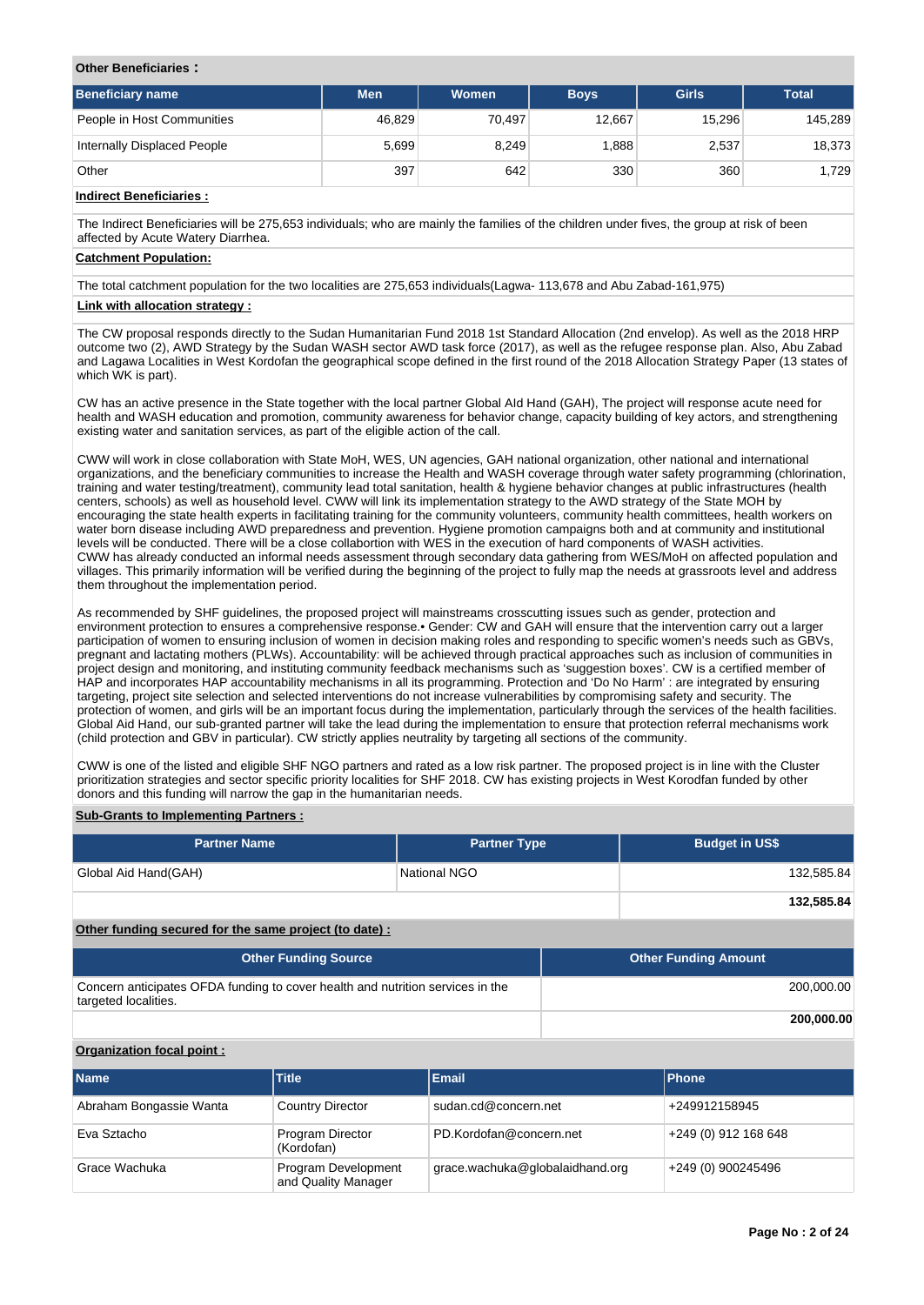### **BACKGROUND**

## **1. Humanitarian context analysis**

West Kordofan State in general and specifically Lagawa and Abu Zabad localities are prone to a cycle of natural disasters such as droughts and seasonal flooding because of climate change phenomena. Drought naturally triggers increases in epidemics such as water born disease including Acute Watery Diarrhoea (AWD)/Cholera and measles, some of which are cross-border outbreaks. In two of the localities, the lack of adequate essential social services such as clean water, adequate hygiene and sanitation services, access to basic health services and vital knowledge on health promotion and disease prevention have subjected the local communities and resulted disease outbreaks and increased morbidly and mortality among the most vulnerable pollution including children under 5 y., women and elder people. In addition, refugee influx from the neighbouring South Sudan, periodic tribal clashes and protracted dry spells have weakened the coping mechanism of the people in these localities, subsequently undermining the production and supply of food.

According to the Sudan IFRC report, 12th Sept 2017, after prolonged dry spell conditions for almost 8 months, heavy rains started in West Kordofan in mid-June 2017 and worsened since August, affecting more than 50% of the population living in West Kordofan. In Lagawa and Abu Zabad Localities, Cumulative total displacements directly attributable or related to flash flooding between 15 June and 31 August 2017, comes to 13,500 (IFRC, Sept 2017). Loss of livelihoods, mainly livestock, shortage of water, pasture and food due to the flooding have been responsible for these displacements.

Floods is also one of the factors that triggers increase in epidemics of water born disease including Acute Watery Diarrhoea (AWD) and measles. The recent Sudan Acute Water Diarrhoea situation report indicates that total of 23 cases in Lagawa and 247 cases in Abu Zabad localities and death of 7(30.4%) persons in Lagawa and 21(8.5%) persons in Abu Zabad were reported with attack rate 2.3% and 15.7% in Lagawa and Abu Zabad respectively.

Although there is no case and death reported during week 42 of AWD reporting calendar, which represents a significant reduction from the previous weeks, the risk of AWD outbreaks appear high and hence the need to scale up the prevention, preparedness and social mobilization capacities. Priority areas of focus in this regard will be the provision of training of staff and volunteers in prevention of outbreaks, active surveillance at community and facility levels, provision of sanitation facility and community level sanitation facilities, formulation of multi-sectoral preparedness plan, and enhanced community mobilization interventions.

#### **2. Needs assessment**

There was a state and federal level coordination with line ministries and cluster leads, before and during the development of this proposal. HEALTH: According to the HNO 2018 and data gathered from the SMOH emergency directorate, meeting with State HAC, there are high gap areas for community health services. Specifically, both static and outreach (esp. in rural areas) maternal and child health services are critical, including the provision of vaccinations (particularly for measles), Vitamin A supplementation, essential drugs provision, micronutrients for pregnant and lactating women, the distribution of ORS and zinc for treatment of diarrhoea, and malnutrition screenings and referrals. Health education messaging and hygiene behavior improvement (Information, Education, and Communication—IEC—and Behavior Change Communication—BCC) are also urgently needed to promote healthy behavior to reduce the risk of infectious water born disease. The target areas have incomplete coverage for emergency health services. There is also needs to strengthen the locality health management and EWR system through revitalizing existing ER plans, capacity building of Rapid Response Teams and provision of transportation and logistics support to carry out timely response to healthcare needs within localities. According to MoH reports, in September 2017, 13 people died from AWD.

#### WASH: CW conducted key informant interviews (WES, MOH and LNGOs).

ABU ZABAD Locality needs: the sanitation coverage is very low in the 11 villages visited. However, all have water yards, which have insufficient production. Most of the water yards in Taiba, Omdrasia and Jar Elasal villages have reserve tanks of small capacity in comparison with borehole yield – making the systems to operate below capacity. In Abgalb, Eldoss, Jar Elasal, some of the tap stands are broken and need repair. Generally in all the villages communities walk far distances to fetch water. Out of the 43 water, only 25 are fully functional (58%). Furthermore, WES notes that even with the working water yards, a big proportion of the community still has to walk far distances to fetch water. The 25 water yards still don't conform to the GoS National standards and still lack some components like animal water troughs, donkeys loading ramp and fencing. The mixing of animals and human drinking water predisposes the communities to diarrheal diseases. WES also reported that there are a total of 420 hand pumps – out of which 170 aren't is functioning (40%). The down time of a water point reflects either limited skills to conduct repair or lack of spares in the near market. CW staff also notes that there are no partners in Abu Zabad Locality except MOH and UNICEF. There are 102 schools – most of which don't have latrines to the required SPHERE 2011 or INEE 200There are only 2 health facilities. According to MoH reports, in September 2017, 13 people died from AWD. LAGAWA locality: There are 6 Health Facilities. According to the latest MOH data, the 5 top diseases are: malaria, diarrheal dysentery, bilharzia, respiratory tract infection, and skin diseases. Out of the 13 villages surveyed, 7 villages have household latrines as a result of a robust MOH-UNICEF CLTS program. The villages are: Umdrata ,Mahila ,Nabagia ELgoz ,Labora ,Telaib,Elkhara, and Jangaro Eltowal. In terms of water supply through water yards, 8 villages have water yards while the rest don't have – save for Mahila village which has a hand pump. In sum, Lagawa Locality has 13 water yards for managed by WES. Of these, 5 are in good condition while 8 need repair and addition of other components like fence and animal trough taps and generators and water tank.

In both localities, the water is not treated at source nor household.

#### **3. Description Of Beneficiaries**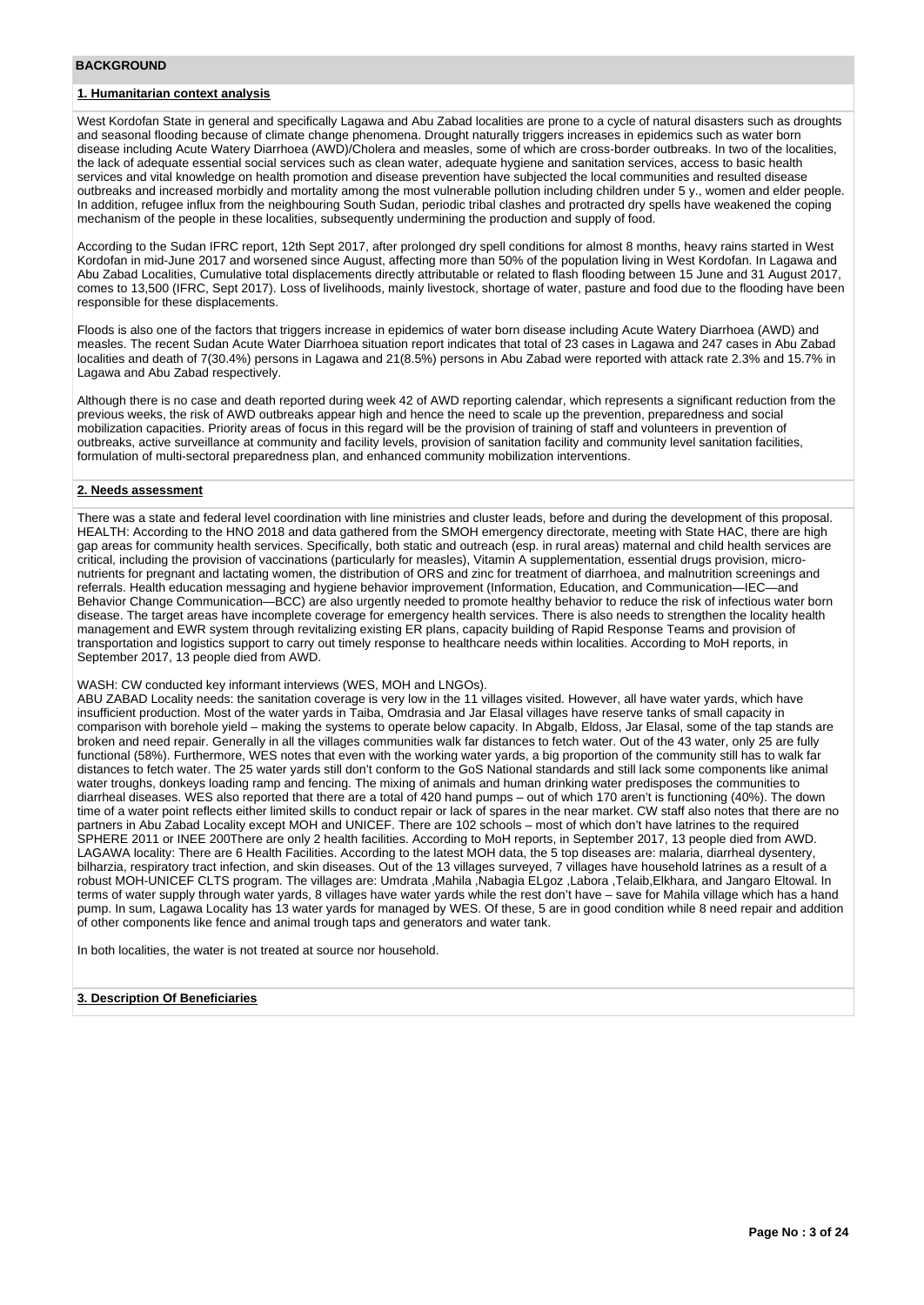The project targets, vulnerable, drought and conflict affected male, female, boys and girls; from refugees, IDPs and host communities in the targeted localities in WK State. The project aims reach a total of 165,391 direct beneficiaries. Out of these 68,206 (21,826 Men; 32,739 women; 5,457 boys and 8,184 girls) live in 8 most affected villages in Lagawa locality wich include; El Amara 1. El Amara 2, Karkadi, El-Araak, OM Shara, shangil,Sarfaya and El-Tarim villages.

Another 97,185 (31,099 men; 46,649 women; 7,775 boys and 11,662 girls) live in 10 most affected villages in Abu Zabad Locality which include; El- Robos(1,2 and 3), Tartees, Al- Wahda West, Al-Wahda East, Gabirat, Abara and Abu Jalib villages. The intervention will focus on these communities and their catchment settlements. The primarily selection of these communities were based on health data reports from MoH, and low level of water coverage reported by WES. Near to these communities there are two-two health facilities that will be in the target to provide an integrated response and reach as many people as possible.

The final selection of these communities will be completed during the first month of the project based of vulnerability ranking and risk mapping through a verification process with the involvement of MoH and WES in state and locality level. The project also aims to reach at least 100 (50% male and 50% female) leading committee actors in various functions, community health promoters and health facility staff (50% male and 50% female). It is anticipated that approx. 5,000/water yard renovation (following WASH standard) will benefit from the clean water. An average of 350 children (70% girls) will benefit the latrine renovation/school.

Generally, based on previous project interventions in the region, the percentage of women and girls in community activities in health, is slightly higher than that of men and boys respectively. Concern aims to give services to all people in the targeted areas targeting a mixture of Host community, IDPs and refugees to avoid any bias in the service delivery, which can trigger conflict. CWW will give services to all beneficiaries based on their needs, regardless of their gender, age, social-cultural and political affiliations although the project will develop a selection and verification procedure to reach the most vulnerable and to ensure that non-of the most needed will fall out of services. The project will consider those living with physical and mental disabilities, and during the selection and verification process they will be identified through the community protection system. Some activities e.g. awareness raising against e.g. water born disease including AWD, water provision will benefit the entire community although a special focus will be on the most vulnerable women, girls and children under five, who are in high risk of contracting these diseases.

Selection of schools for latrine construction/renovation will target highly populated schools where the risk of outbreak is higher. The MoH and WES will be also involved in the set up of ranking, the selection procedure and the verification process.

To ensure accountability to vulnerable communities, community leaders and active community actors will be involved in all beneficiary selection process with an active feedback mechanisms about how and why particular beneficiaries and communities have been selected.

## **4. Grant Request Justification**

The proposed intervention links to the 2018 SHF 1st allocation (envelop 2) by carrying out an integrated WASH/HEALTH intervention with the close coordination and collaboration of State MoH/WES staff and communities and UN agencies. This project will be implemented in line with the allocation strategy and will contribute to "outcome three" of the 2018 HRP by increasing resilience and contribute to the reduction of malnutrition, improving health and WASH services and reduce the risk of water born disease that is a contributing result of malnutrition.

In Zagawa and Abu Zabad localities, The proposed interventions will include: health and hygiene education at community and hygiene promotion institutions (health, schools and market places), constructions of hand washing and sanitation facilities, community awareness on behavior changes with regards to waterborne diseases prevention through community sessions and awareness campaign and print media (posters and pamphlet), training of community health volunteers, community health/water committees, local water technicians and health facility staff. Early detection and reporting of waterborne diseases thorough linkage between the community and health facilities will be carried out.

Renovation of water yards, water quality control through water quality testing at water points and households, household water treatment will link to community resilience to water born disease and outbreak. CWW will also construct institution level latrines and hand washing station by the latrines. Based on the identified needs, the above interventions will prevent outbreak of waterborne diseases by addressing all the contributing factors identified through information gathered from the emergency health directorate at state level.

CWW will coordinate with all humanitarian stakeholders in locality, state and federal level including SMOH, HAC, COR, MOE, UNICEF, WHO offices, NGOs and INGOs intended for sharing information, coordinate intervention activities, linking country waterborne diseases strategy in the process of prevention of waterborne diseases and avoid duplication of activities. Further, Concern is also in the process of securing complementary funding from other donors for the targeted localities; especially Abu Zabad. This will most notably involve sourcing funds to implement complementary interventions to strengthen institutional health and WASH services.

**5. Complementarity**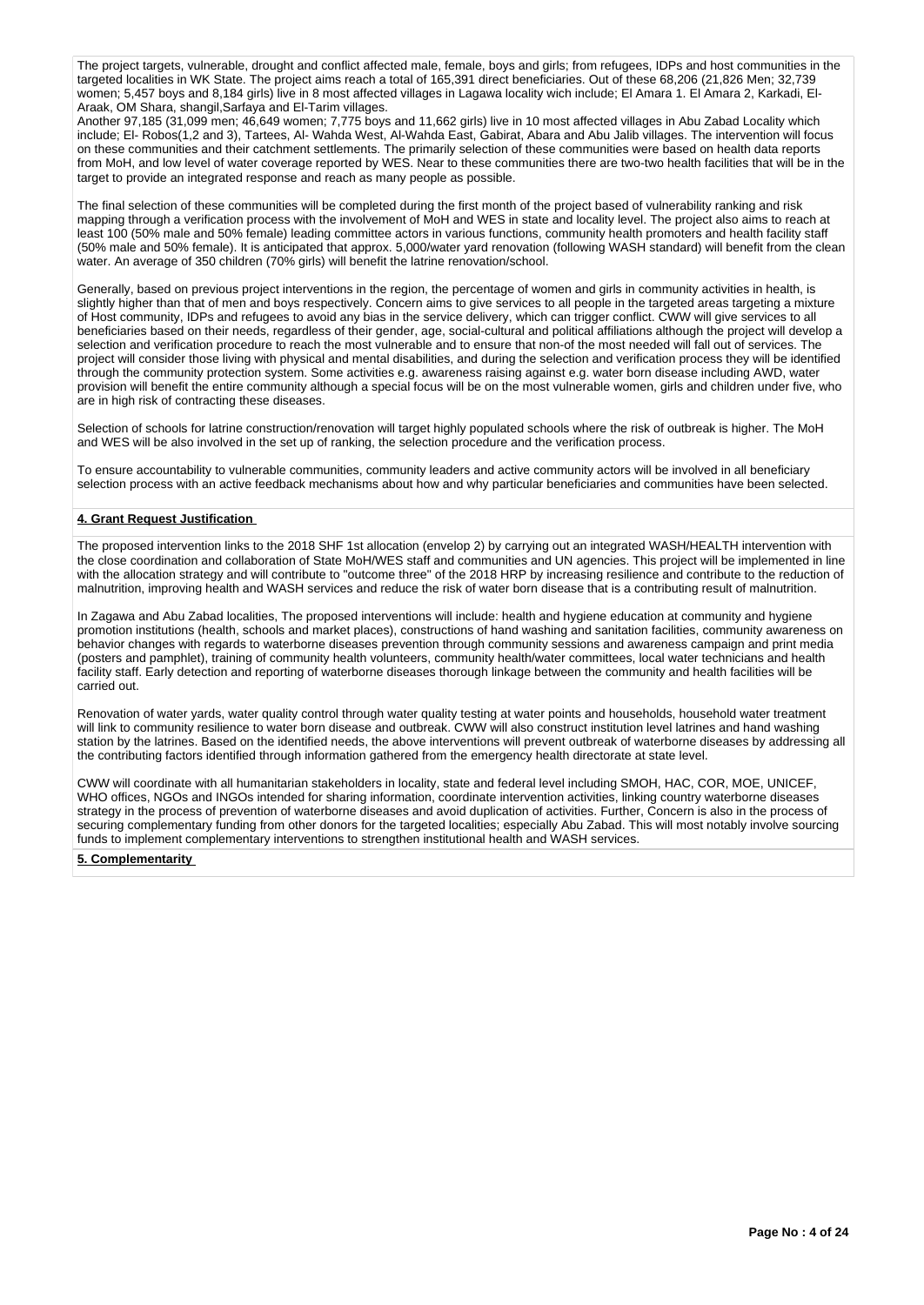CWW aims to link all activities to UN HRP 2018 strategic plan.

CWW is in the process of submitting a proposal to OFDA for health and nutrition services in Abu Zabad locality with an outreach services to other neighbouring localities such as El-Slaam and DIbab Localities. This project will be implemented in a complementary manner in that OFDA funded project will mainly target to strengthen institutional curative and promotive health and nutrition services such as consultation and treatment of minor illness, health and nutrition counselling including hygiene promotion and breastfeeding, maternal and child health services such as immunization and ante-natal care services, treatment of SAM and MAM Children through OTP and TSFP programs. The outreach component of the proposed OFDA project will extend similar services implemented in hard to reach communities in the remote villages. However, the OFDA project will not implement community WASH activities such as rehabilitation of water sources, chlorination, water testing, family latrines distribution and sanitation campaigns. These activities will be done under SHF project in coordination and will be complementing OFDA and other existing project of similar objective. CWW also proposed to implement livelihood activities which will targeted the nutrition beneficiaries through income generating activities such as kitchen gardening, dairy goat's distribution and seeds distributions.

The SHF project will complement OFDA project by implementing health and WASH services at community levels aimed at preventing waterborne diseases outbreaks. These will include community awareness sessions, hygiene promotion sessions through community meetings and local media, improvement of quality of water supplies and capacity building of the community and local line ministries (SMOH and WES) among other activities. The two project will be planned and implemented to ensure adequate coverage of both preventive, promotive and curative health services and WASH services in the targeted localities.

The project will also complement any ongoing effort by the SMOH and WES in terms health and WASH services provisions in the targeted localities. This will include provision of buffer stock of the essential supplies, outreach health education and hygiene promotion services, water supplies services and sanitation campaigns conducted by local administrations and local leaders. The project will also be coordinate and will complement any other ongoing and planned effort by other actors such as UNICEF, WHO and other national and international NGOs. The intervention will continue coordination with health and WASH sector leads and will participate on any prioritization exercise linking to the Disaster Risk Management Cycle in the state.

### **LOGICAL FRAMEWORK**

#### **Overall project objective**

To prevent waterborne diseases in vulnerable rural communities (men, women, girls and boys) through community mobilization, knowledge transfer, improved hygiene promotion practices, and to improve the capacity of the local health facilities in prevention and preparedness for an outbreak.

| <b>HEALTH</b>                                                                                                                                  |                                                                                                                                              |                                 |
|------------------------------------------------------------------------------------------------------------------------------------------------|----------------------------------------------------------------------------------------------------------------------------------------------|---------------------------------|
| <b>Cluster objectives</b>                                                                                                                      | Strategic Response Plan (SRP) objectives                                                                                                     | <b>Percentage of activities</b> |
| Strengthen the capacities to prepare, detect<br>and promptly respond to public health risks<br>or events at federal, state and locality levels | Outcome 3: NUTRITION AND RESILIENCE:<br>Vulnerable residents in targeted areas have<br>improved nutrition status and increased<br>resilience | 100                             |

**Contribution to Cluster/Sector Objectives :** This intervention will focus on provision of preventive community level health, water. hygiene and sanitation activities to increase the level of resilience against water born disease and related outbreaks that weakens the health and nutrition conditions of the vulnerable population. This intervention, which is in line with the health sector objectives 1 and 2., will contribute to community preparedness and capacity building, and will strengthen the function of health facility through information sharing, awareness raising implemented in a complementary manner to reduce morbidity and mortality among the vulnerable population and enhance behavior changes among the targeted communities.

#### **Outcome 1**

Increased community engagement, knowledge and practices among men, women girls and boys on the prevention of Waterborne Diseases including Acute Watery Diarrhea.

### **Output 1.1**

## **Description**

Provision of health facility and community level health education/awareness linking with hygiene promotion to increase behavior changes for the entire community with special consideration the most vulnerable men, women, girls and boys in the targeted localities.

## **Assumptions & Risks**

Access to targeted communities, community participation is active all throughout the project implementation,

**Indicators**

|                                                                                                                                                                              |                                                                                                  |                                                                                    | <b>End cycle beneficiaries</b> |              |             | End<br>cycle |               |  |
|------------------------------------------------------------------------------------------------------------------------------------------------------------------------------|--------------------------------------------------------------------------------------------------|------------------------------------------------------------------------------------|--------------------------------|--------------|-------------|--------------|---------------|--|
| Code                                                                                                                                                                         | <b>Cluster</b>                                                                                   | <b>Indicator</b>                                                                   | <b>Men</b>                     | <b>Women</b> | Boys  Girls |              | <b>Target</b> |  |
| Indicator 1.1.1                                                                                                                                                              | HEALTH                                                                                           | Number of people reached by various community<br>awareness sessions and training   |                                |              |             |              | 165,391       |  |
| Means of Verification: Routine monthly reports from health facilities, monthly routine HMIS reports from the facilities, PDM, focus group<br>discussions with beneficiaries. |                                                                                                  |                                                                                    |                                |              |             |              |               |  |
| Indicator $1.1.2$                                                                                                                                                            | <b>HFAITH</b>                                                                                    | Number of health education sessions                                                |                                |              |             |              | 40            |  |
|                                                                                                                                                                              |                                                                                                  | <b>Means of Verification:</b> Activity reports, photos and audio or video records. |                                |              |             |              |               |  |
| Indicator 1.1.3                                                                                                                                                              | HEALTH                                                                                           | Number of community awareness sessions<br>conducted.                               |                                |              |             |              | 40            |  |
|                                                                                                                                                                              | <b>Means of Verification:</b> Awareness session report, activity photos, copy of radio programme |                                                                                    |                                |              |             |              |               |  |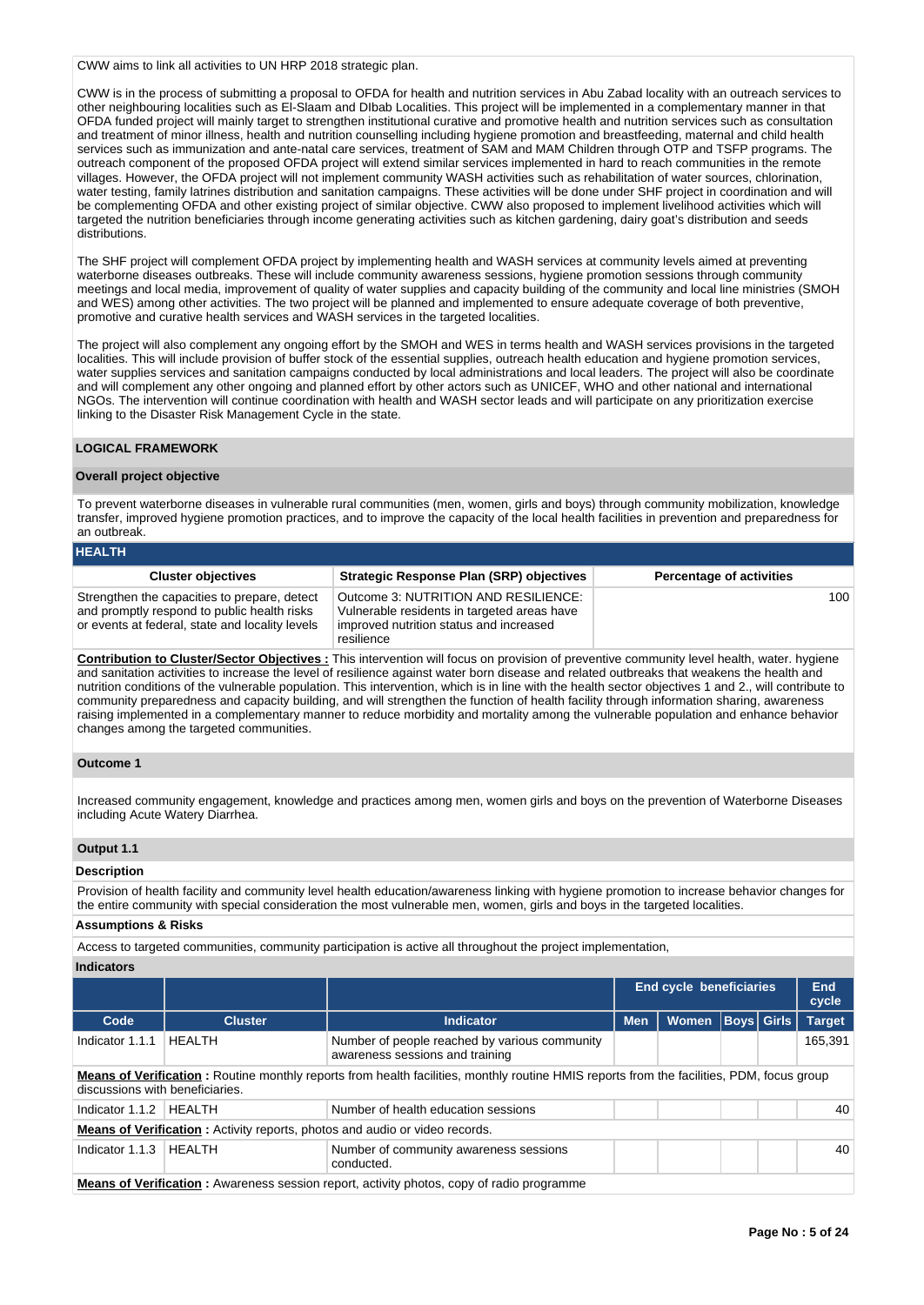### **Activities**

### **Activity 1.1.1**

#### **Standard Activity : Conduct awarereness / orientation sessions at the health facility for the community**

community health, hygiene and sanitation education sessions at community level.

This activity will be implemented by GAH sub-grant partner.

GAH in coordination and collaboration with Concern, and with SMOH, CHCs will Conduct weekly community/household level health and hygiene/sanitation sessions on the causes, signs and symptoms, prevention and actions required at community and household levels in case of water diseases such as AWD outbreaks.

The education will also include the risky behaviors that can cause AWD such as community eating, improper handling of dead bodies and animal carcasses, not washing hands with water and soap before handling foods and after visiting latrines. This activities is aimed to improve knowledge and practices on waterborne diseases among men, women, girls and boys and will be conducted in the public gathering places such markets; during market days and households.

GAH will conduct this activity in collaboration with SMOH public health department and working with community volunteers/promoters, community health committees and local implementing partner. There will be 18 communities in the to localities targeted through community awareness raising, GAH will will use community volunteers and CHCs to implement the program and will actively involve the SMOH, community leaders, sheikhs/Imams and local administration throughout the process.

Both Concern and GAH will use the SMOH and WHO guidelines for the community health education and awareness for the prevention of waterborne diseases. GAH and Concern together will develop roll out plan in coordination with SMOH, WES, WHO, UNICEF and community resource persons.

## **Activity 1.1.2**

## **Standard Activity : Conduct awarereness / orientation sessions at the health facility for the community**

Community Health, hygiene and sanitation education sessions (routine health talks) at health facilities.

This activity will be implemented by the sub-grant partner Global Aid Hand (GAH)

GAH in coordination Concern, will support the SMOH in carrying out routine weekly health and hygiene education sessions in 4 main health facilities with highest number of public attendance. The health and hygiene education sessions will be carried out by the public health officers from SMOH and health promotion officers and supervisors from Concern. The sessions will be guided by the lesson plans and will be based on the SMOH health education strategies and WHO guidelines.

The topics will include: causes, signs and symptoms, prevention and actions required at community and household levels in case of water diseases such as AWD outbreaks. The topics will also include the risky behaviours that can cause AWD such as community eating, improper handling of dead bodies and animal carcasses, not washing hands with water and soap before handling foods and after visiting latrines. Appropriate IEC materials will be used to enhance the understanding the audiences.

The organization of these campaigns will be in close coordination and collaboration with the community volunteers around the health facilities who will not only mobilize the community but will also participate in the facilitation of health sessions.

### **Activity 1.1.3**

#### **Standard Activity : Conduct awarereness / orientation sessions at the health facility for the community**

Local media awareness campaigns on waterborne diseases(health and hygiene)

This activity will be implemented by GAH.

In addition to the weekly community awareness sessions conducted by GAH in the 18 villages in Lagawa and Abu Zabad Localities, GAH with the coordination SMOH will contract the local media (Radio Fula) to conduct weekly awareness sessions on waterborne diseases with focus on AWD to reach those who were not reached through regular weekly health talks.

The topics will be designed in collaboration with SMOH and in line with WHO guidelines, and expats on the topics from SMOH will be invited to discuss short messages related to waterborne diseases which will aired and repeated on weekly basis. Influential members of the community such as Imams and tribal leaders will also be invited to the radio stations to encourage the communities to adopt good behaviours and practices to prevent occurrence of waterborne diseases. CW has previous experiences working with media awareness in South Kordofan. Good practices will be brought in the project success

## **Output 1.2**

#### **Description**

Training and capacity building of community recourse persons/actors and SMOH staff on the prevention of and preparedness for the waterborne diseases including Acute Watery Diarrhea.

#### **Assumptions & Risks**

Access to targeted communities granted, funds and facilitators available to do the training.

#### **Indicators**

|                   |                                                                  |                                                                                         | <b>End cycle beneficiaries</b> |                      |  | End<br>cycle |                |
|-------------------|------------------------------------------------------------------|-----------------------------------------------------------------------------------------|--------------------------------|----------------------|--|--------------|----------------|
| Code              | <b>Cluster</b>                                                   | <b>Indicator</b>                                                                        | <b>Men</b>                     | Women   Boys   Girls |  |              | <b>Target</b>  |
| Indicator 1.2.1   | HEALTH                                                           | Number of health workers trained (disaggregated<br>by gender)                           | 20                             | 20                   |  |              | 40             |
|                   | <b>Means of Verification:</b> Training plans, reports and photos |                                                                                         |                                |                      |  |              |                |
| Indicator $1.2.2$ | HEALTH                                                           | Number of rapid response teams trained and<br>responding in a timely manner (HRP 2018). |                                |                      |  |              | $\overline{4}$ |
| --<br>.           | .                                                                |                                                                                         |                                |                      |  |              |                |

**Means of Verification :** Weekly surveillance report, Training plans, reports and photos.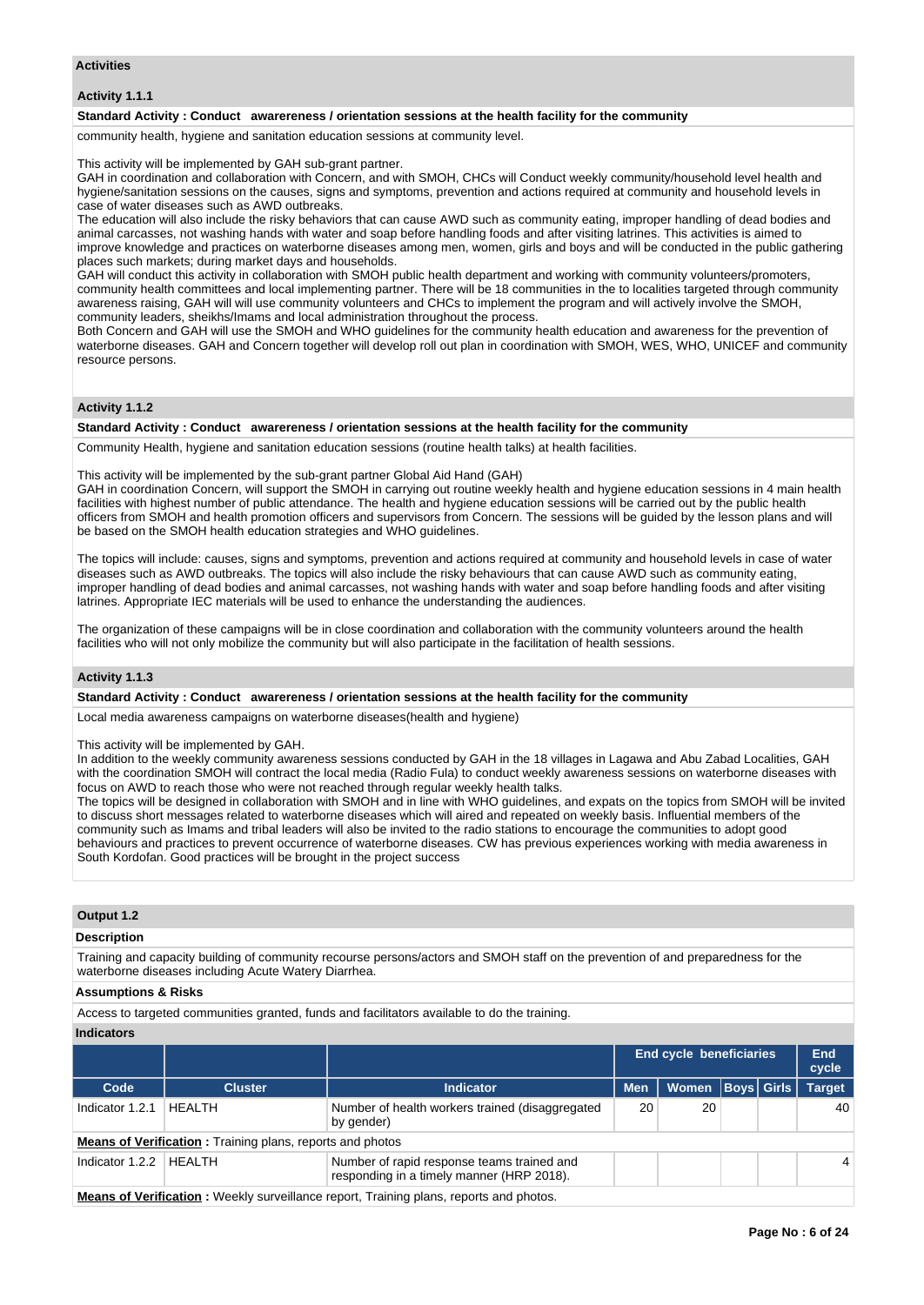| Indicator 1.2.3   HEALTH                                       |        | Training of community Health Committees on the<br>community mobilization and health promotion.               |  |  |  |  | 18 |
|----------------------------------------------------------------|--------|--------------------------------------------------------------------------------------------------------------|--|--|--|--|----|
| <b>Means of Verification</b> : Training plans, reports, photos |        |                                                                                                              |  |  |  |  |    |
| Indicator 1.2.4                                                | HEALTH | Number of community health and hygiene<br>promoters trained                                                  |  |  |  |  | 80 |
|                                                                |        | <b>Means of Verification:</b> surveillance reports, training reports, participant list                       |  |  |  |  |    |
| Indicator 1.2.5                                                | HFAITH | Preparedness plan developed and ready for use<br>by the actors and stakeholders at local and state<br>level. |  |  |  |  |    |
|                                                                |        |                                                                                                              |  |  |  |  |    |

**Means of Verification :** Meeting minutes, workshop photos.

**Activities**

## **Activity 1.2.1**

### **Standard Activity : Conduct health education training for health staff**

Training for Health Workers in Health facilities on water born disease and prevention.

This activity will be implemented by GAH.

In collaboration with WHO and UNICEF, and Concern, GAH will conduct training for health workers on water-borne diseases, including AWD and preparedness. GAH will support the training for the facility level staff (20 male and 20 female) on health early detection and diseases surveillance of waterborne diseases Using IMCI modules and other WHO guidelines and health education/counseling techniques using appropriate tools. The training will encompasses clinical detection, reporting mechanisms and appropriate actions to be taken regarding waterborne diseases linking to early warning system strengthening. The training facilitators will come from SMOH and the WHO health expats.

## **Activity 1.2.2**

### **Standard Activity : Formation and training of multi-disciplinary Rapid Response teams.**

Formation and Training of the Rapid Response Teams

In order to strengthen the rapid response mechanism at the locality and state levels, in collaboration with WHO and UNICEF, Concern will support the formation and training of a multi-disciplinary rapid response teams(2 teams of 10 people in each locality) to be deployed immediately to study the occurrence in case of outbreaks. The team will consist of a team lead (either separate or a member of the technical team), an epidemiologist from local ministry of health, a microbiologist from SMOH (locality)to collect lab samples, a clinician, a WASH/ environmental health specialist from WES, a social mobilization/communication expert, a representative from the local community and four members.

The teams will trained in collaboration with SMOH and using SMOH emergency preparedness and response guidelines. The team will directly managed by the Emergency Department in the state ministry of health and will supported by Concern and WHO.

## **Activity 1.2.3**

## **Standard Activity : Conduct awarereness / orientation sessions at the health facility for the community**

In collaboration with the SMOH, WHO and UNICEF CW will support the formation and training of 18 community health committees on community mobilization and health promotion services on waterborne diseases including AWD. The training will conducted separately at village levels for each CHCs and therefore 18 training sessions will be conducted. This activity will be implemented by the local partner in all the targeted villages. This activity will be implemented by GAH the national partner.

### **Activity 1.2.4**

### **Standard Activity : Conduct health education training for health staff**

Select and Training of Community Volunteers/Health and Hygiene Promoters

### This activity will be implemented by GAH.

In collaboration with the SMOH, WHO, UNICEF and Concern, Global Aid Hand will support the formation and training of community health promoters(40 male and 40 female) on community mobilization and health and hygiene promotion, early detection and reporting of AWD cases including referral services. The community volunteers/health and hygiene promoters will provide support during the implementation of all community mobilization activities (awareness raising in the community, health facility, home visits, community campaigns and marking international days).

### **Activity 1.2.5**

**Standard Activity : Support or conduct public health alert investigation, verification and response, including outbreaks.**

Develop emergency preparedness and response plan. Concern and SMOH will coordinate with other stakeholders such as HAC, MOE, WHO,UNICEF, Office of the State governor and other national and international NGOs working the state and the targeted localities to develop a preparedness and response plan for water born disease including AWD in case of any gaps in the prevention mechanisms. A comprehensive roll out plan will be formulated with all actors about their roles and responsibilities to avoid delays in case of responses needed.

## **Additional Targets :**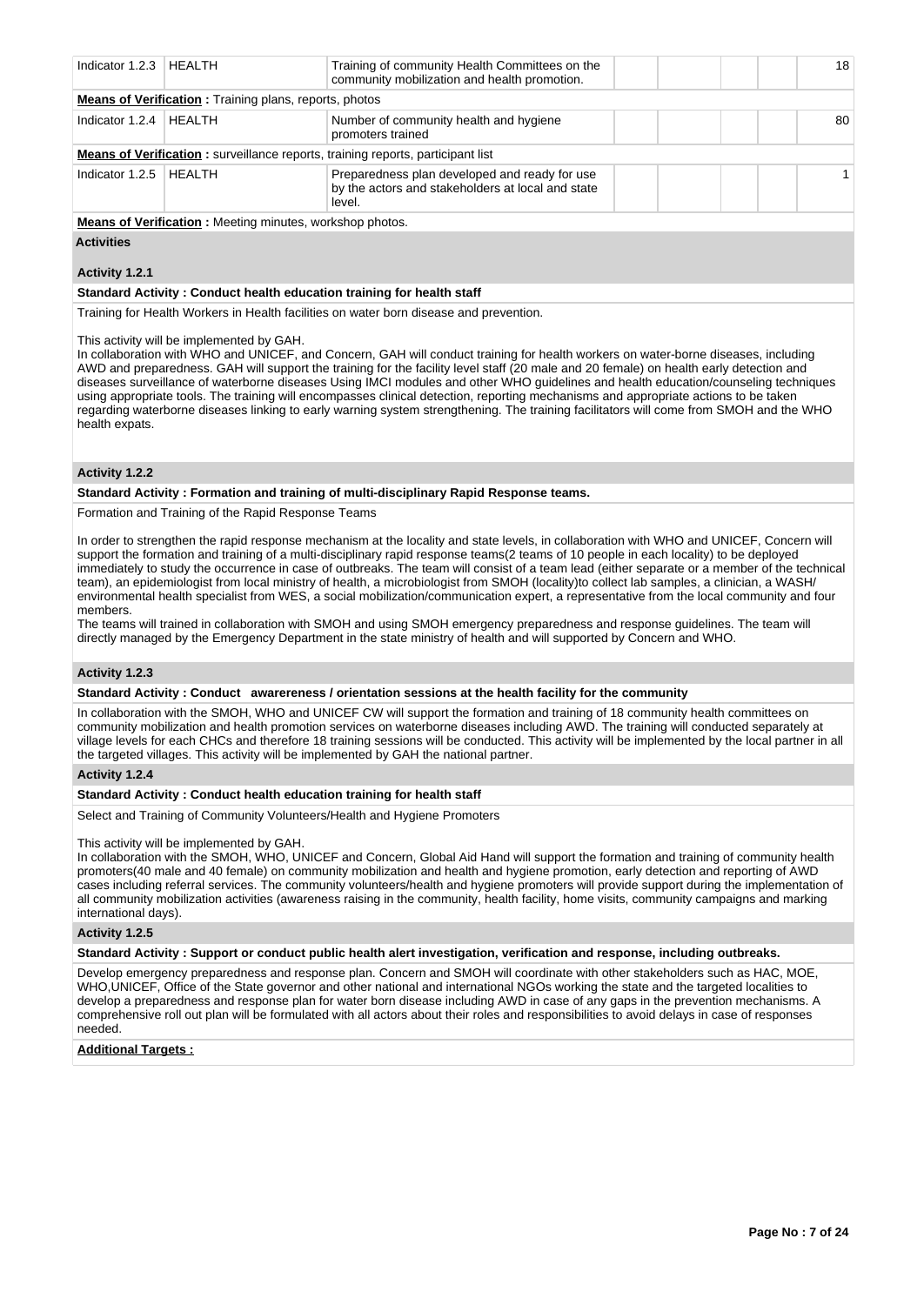| <b>WATER, SANITATION AND HYGIENE</b>                                                                                                                                             |                                                                                                                                                                                                                          |                                 |  |  |  |  |
|----------------------------------------------------------------------------------------------------------------------------------------------------------------------------------|--------------------------------------------------------------------------------------------------------------------------------------------------------------------------------------------------------------------------|---------------------------------|--|--|--|--|
| <b>Cluster objectives</b>                                                                                                                                                        | <b>Strategic Response Plan (SRP) objectives</b>                                                                                                                                                                          | <b>Percentage of activities</b> |  |  |  |  |
| Address 90 per cent of the protracted IDPs,<br>and continue to improve the level of WASH<br>services to 1,89 million targeted people, who<br>live both in and outside IDP camps. | Outcome 2: PROTRACTED<br>DISPLACEMENT: Displaced populations,<br>refugees, returnees and host communities<br>meet their basic needs and/or access to<br>essential basic services while increasing their<br>self-reliance | 100                             |  |  |  |  |

**Contribution to Cluster/Sector Objectives :** The WASH component of the project is mainly designed to contribute to the second objectives of WASH cluster. The project will provide WASH services to 165,391 individuals including; IDPs, refugees and vulnerable host communities in the undeserved localities of Lagawa and Abu Zabad by providing essential water and sanitation needs that will support them in the process of improving their resilience against water born disease. The sector intervention will increase the access to water sources, will support the continuation of water quality testing to detect any deviation from the quality standard and timely respond by treatment. In line with the WASH objectives, the project will also renovate/construct sanitation facilities in the targeted health facilities and schools to improve the level of resilience through service provision.

### **Outcome 1**

Increased quality and quantity of safe water supplies for 20,000 households (men, women, girls and boys) (including health facilities), and improved community sanitation status and solid waste disposal in the targeted localities to prevent outbreak of water born disease.

#### **Output 1.1**

### **Description**

Improve the quality and quantity of water supplies for the communities(men, women, girls and boys) in the targeted localities.

#### **Assumptions & Risks**

Funding available, TA approved on time and access guaranteed, WES in the state has adequate technical expertise to provide technical support, security allows access to local communities, ground water table adequate for rehabilitation of existing water sources.No outbreaks before the inception of the project.

#### **Indicators**

|                                                                                                                                                                             |                                                                                                                                          |                                                                            | <b>End cycle beneficiaries</b> |              |             | <b>End</b><br>cycle |               |  |
|-----------------------------------------------------------------------------------------------------------------------------------------------------------------------------|------------------------------------------------------------------------------------------------------------------------------------------|----------------------------------------------------------------------------|--------------------------------|--------------|-------------|---------------------|---------------|--|
| Code                                                                                                                                                                        | <b>Cluster</b>                                                                                                                           | <b>Indicator</b>                                                           | <b>Men</b>                     | <b>Women</b> | Boys  Girls |                     | <b>Target</b> |  |
| Indicator 1.1.1                                                                                                                                                             | <b>WATER, SANITATION</b><br>AND HYGIENE                                                                                                  | Number of affected populations with access to<br>drinking water (7.5 lcd). | 5,500                          | 6,500        | 3,50        | 4,50                | 20.000        |  |
| Means of Verification: PDM data, technical report after renovation, WES technical monitoring data, interview with beneficiaries at water<br>point and HHs                   |                                                                                                                                          |                                                                            |                                |              |             |                     |               |  |
| Indicator 1.1.2                                                                                                                                                             | <b>WATER, SANITATION</b><br>AND HYGIENE                                                                                                  | Number of water quality testing and monitoring<br>conducted                |                                |              |             |                     | 80            |  |
| Means of Verification: PDM, monitoring test result data records, baseline/endline assessment, direct observation and interview with<br>beneficiaries at water point and HH, |                                                                                                                                          |                                                                            |                                |              |             |                     |               |  |
| Indicator 1.1.3                                                                                                                                                             | <b>WATER, SANITATION</b><br>AND HYGIENE                                                                                                  | # of water system technicians trained                                      |                                |              |             |                     | 10            |  |
| <b>Means of Verification:</b> list of participants, training evaluation document and training records                                                                       |                                                                                                                                          |                                                                            |                                |              |             |                     |               |  |
| Indicator 1.1.4                                                                                                                                                             | <b>WATER, SANITATION</b><br><b>AND HYGIENE</b>                                                                                           | Number of water points/hand pumps maintained<br>and operated.              |                                |              |             |                     | 10            |  |
|                                                                                                                                                                             | Means of Verification . WES maintenance records (spare parts bought, and fived). Direct observation, photos at the targeted water points |                                                                            |                                |              |             |                     |               |  |

**Means of Verification :** WES maintenance records (spare parts bought, and fixed), Direct observation, photos at the targeted water points, focus group discussion with the Water Source Committee and water system mechanics

## **Activities**

## **Activity 1.1.1**

**Standard Activity : Construction, rehabilitation and/or upgrading of water sources and/or system (eg. handpump, water taps, hafir, solar panel, water tank etc.) at institution and/or community level**

Rehabilitate four (4) community water sources(boreholes) to increase the yield and quality of water supplies for the community

As much as possible water sources will be selected near to the HF sites/ geographical locations, where possible and feasible, to ensure larger impact. Also bases on the epidemiological reports from the 2016/7 AWD response as reflection of potential epidemic for 2018/9 will be considered in order to reduce the risk of outbreak. A technical assessment shall be conducted prior renovation and the selection of sites has to consider the impact of HFs and schools near by. The assessment will include sanitary inspection information which shall also continue beyond the repairs to match the frequency of bacteriological tests. The rehabilitation of water sources will be selected based on technical assessment in coordination and collaboration with WES in State and locality level. The renovation work will be closely monitored and supervised by WES technical team and Concern WASH officer to ensure that the renovation meets WES/UNICEF technical standards. CWW has previous experiences in rehabilitation of water yards and hand pumps. These good practices will be applied for the rehabilitation work that will be carried out by experienced contractor/s after tender procedure. Tender applicants will be requested to submit a technical rehabilitation plan with a budget as part of the competitive procurement process. The selection of the contractor will be based on set requirements (technical and managerial) that CWW will set up with WES technical team. After rehabilitation, the BH shall be disinfected and water tests will be carried out based on WES standards to ensure that the water source fits to human consumption. Local community will be involved in the design of the rehabilitation (including women) to ensure their most important needs e.g. fetching platform are user friendly, water waste is limited. The renovation also considers environment protection through designing improved water fetching technical options that would reduce the water waste at the water fetching point. This activity shall be done by CWW through WES.

### **Activity 1.1.2**

**Standard Activity : Conduct water quality testing and monitoring**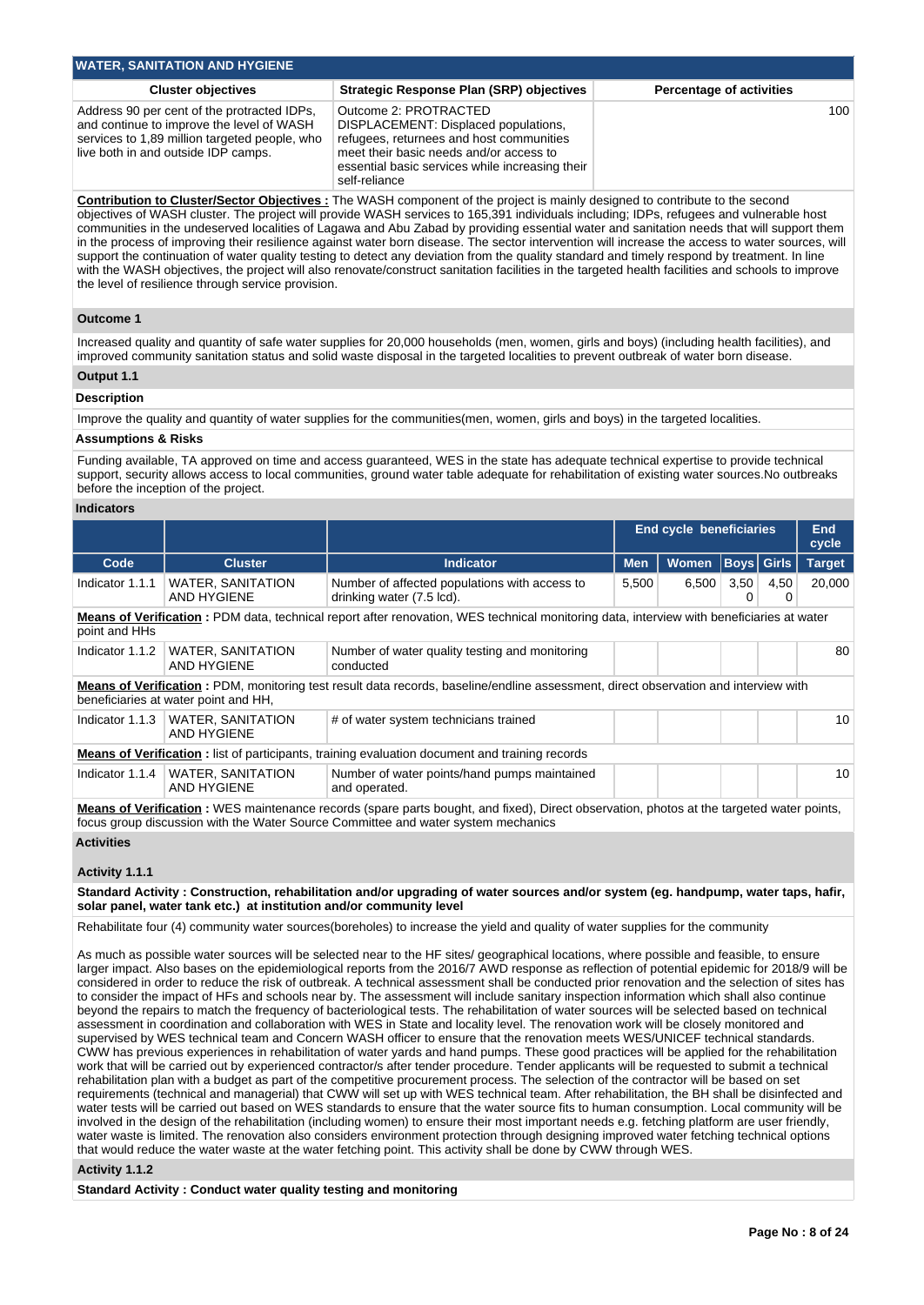Water quality monitoring at water points and household level Water test for water source:

- There will be water tests taken from the rehabilitated water sources prior and after rehabilitation to ensure that the renovated water source is fit for human consumption.

- Additionally, CWW shall conduct periodic tests of two kinds:

(1) monthly samples of bacteriological and Free Residual Chlorine (FRC) test during rainy season. This will be conducted at each water point.

(2) during rain off-peak season, quarterly samples will be taken for water sources in the project area for similar parameters. Sites sampling shall be based on past AWD epidemiological records for West Kordofan, population density/overcrowding, and any reports for diarrhea or AWD as revealed from HF and through contact tracing through the CWW CHV networks (EWRS).

There will be will another kind of testing: random sampling of HH level water quality .

If a water source found to be positive for bacteria we will use the Aqua tab for treatment. This exercise will also contribute to the WES MOH required early warning system and ground water monitoring. If the water quality changes chlorination will be applied - based on WES MOH standards. There will be initial training and drawing of a detailed work plan – for which CWW shall help monitor.

As much as possible this activity will use the local markets and procure locally available disinfectants . Local communities will be involved in the development of this activity and they will be oriented about the need of monitoring testing and the possible disinfecting/chlorination if needed. This activity will be closely link with the established EWRS to ensure that all information about water quality will be reported to the designated departments and focal persons and any sign of deviation from the standard requirements will be immediately controlled by adequate water treatment. This activity shall be done by CWW through WES.

## **Activity 1.1.3**

## **Standard Activity : Conduct WASH-related training at community and/or institution level**

Capacity building of local communities on water source management.

This activity shall be implemented by GAH.

10 water technicians will be trained on maintenance of community water sources (water yards). The selection of these technicians will be from the local communities, where water source (either hand pumps or/and water yards exist), to be able to response to the breakage as quickly as possible. One technician will cover at least 1 water yard and 5 hand pumps. The project aims at a min of 10 water source routine maintenance as a result of the capacity building training. This will be linked with the establishment of the WASH Committees in 10 targeted locations.

As much as possible women will be also encouraged to attend on the training (at least 30% of the technicians). The facilitation of the technical training will be conducted by WES technical team to ensure that the learned subjects meet the needs on the ground. The targeted participants will develop a water resource maintenance plan for each water source as part of the preparedness plan. WES and CWW will ensure that the plan will be rolled out properly during the implementation. Before the workshop community key people will be involved in the preparation of the workshop and they will be also asked to contribute to the preparation (design and carry out of objectives) to ensure that the workshop will be successful and reach its objectives. During the workshop, environment protection around the water sources will be discussed and tree planing will be recommended as part of this mechanisms. The water technician's work will be linked with the existing water source management system and the established EWRS to ensure that broken water sources would be quickly fixed, particularly during the dry season. Technicians will receive tools to carry out their work adequately.

## **Activity 1.1.4**

### **Standard Activity : Establsih WASH committee at community and/or institution level**

Establish/reinforce community water management systems (10)

The 4 renovated water yards will establish/revitalize one-one WASH Committee, and another 6 WASH committees will be established/revitalized by other, nearby community where the water sources e.g. water yards, hand-pumps maintained by the water system technicians. The selection of these sites will consider the availability of schools and HFs to ensure that these institutions receive sustainable water as well.

There will be two workshops organized: (1) for the communities and (2) for the HFs and schools in the targeted locations where water sources provided. Women will be encouraged to participate on the workshops. (at least 40% of participants planned to be females). The workshops aim to establish/revitalize one water source management master plan, including preparedness and response for disaster outbreak. Participants use the master plan and adjust based on their local settings in their home communities and institutions. CWW and WES will mentor the communities and institutions to ensure that their prepared plan would be properly rolled out during the implementation period, including adequate maintenance, availability of spare parts as part of the preparedness, and availability of financial resources (through the community water fee system, school fees, HF budget) and the adequate response - in case of any outbreak. Targeted population (including HF management, school management) will be involved in the preparation of the training to ensure that the training curriculum meets their needs and prepare them for the AWD risk reduction.

The water source management plan will consider environment protection issues e.g. reducing waste water while fetching water at the water yards, tree planing, and establish kitchen garden using water waste. The WASH committee work will be linked to the EWRS through regular reporting and information sharing to increase the level of preparedness particularly during the rainy season when the risk is higher for a possible outbreak.

### **Outcome 2**

Improved access to sanitation services in the health facilities (6,000 men, women, girls and boys) and schools (1,400 girls and boys) through community engagement .

# **Output 2.1**

## **Description**

Increased sanitation services for health facilities (4) and school facility latrines (4) improved sanitation practices among men, women, girls and boys.

## **Assumptions & Risks**

Funding available, TA approved on time, access unlimited and community willing to participate, security allows to access targeted communities.

### **Indicators**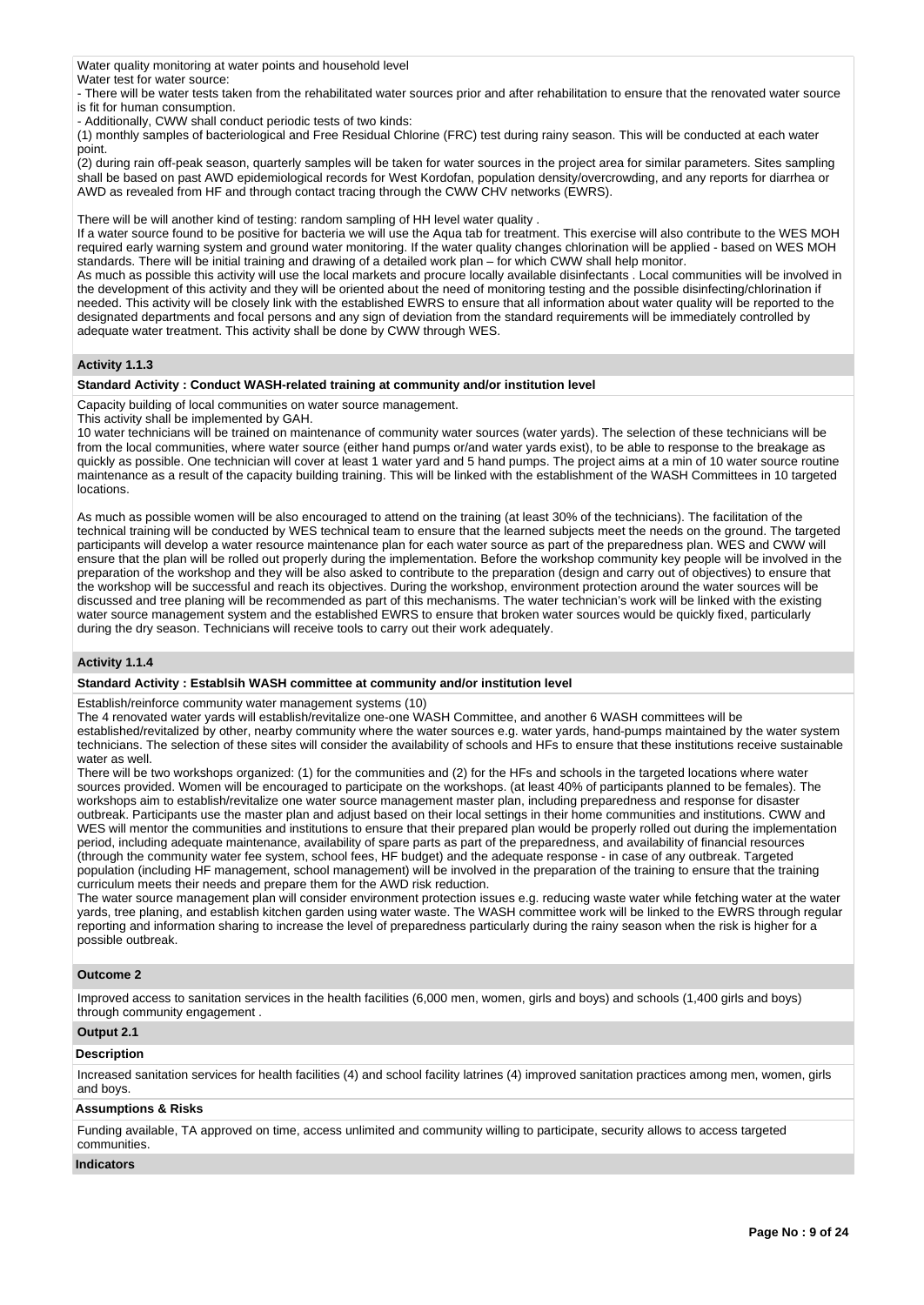|                 |                                  |                                   | <b>End cycle beneficiaries</b> | End<br>cycle         |  |               |
|-----------------|----------------------------------|-----------------------------------|--------------------------------|----------------------|--|---------------|
| Code            | <b>Cluster</b>                   | Indicator                         | <b>Men</b>                     | Women   Boys   Girls |  | <b>Target</b> |
| Indicator 2.1.1 | WATER, SANITATION<br>AND HYGIENE | Number of latrines rehabilitated. |                                |                      |  |               |

**Means of Verification :** rehabilitation reports and photos from the HFs, monthly and quarterly project report.

#### **Activities**

#### **Activity 2.1.1**

**Standard Activity : Construction and/or rehabilitation of sanitation facilities (eg. latrines, bath shelter, etc) at institution and/or community level by using CATS and/or CLTS approach**

Rehabilitate/improve 4 institution latrines and 4 school latrines.

This activity will be closely link to the existing HF and schools in the targeted geographical locations where water source has been provided to bring an integrated impact.

Similar to the water yard renovation, this work will be implemented with the technical support of MoH and WES. This activity will begin with a technical assessment of facilities in consultation with HF management for HF latrines, and with School Management for School latrines. Elements from CATS approach (e.g. discussion on cultural practices, negative behaviors, and behavior changes) will be used during the roll out of this activity although since they are institution latrines, the project will fund the resources required for the intervention.

During the selection, design and roll out of the program, community members (children, parents, school management, health facility management, patients) will be closely involved and this activity will be very closely linked with the hygiene and health awareness raising (under Health component).

- As much as possible, the opinion of women and girls shall be taken into consideration to take care of their unique needs, as well as privacy. Other design factors like privacy spatial separation of the different gender, and distance from boreholes shall also be taken into consideration.

- In HF with maternity or in patient wings, proximity to these wings shall also be a major consideration so as to avoid any potential GBV cases when women go out to help themselves at night.

-CWW shall do drawings of the VIP type of latrine – which has the following main germs preventing features: Self closing doors, selfdraining floors, black vent pipes with screens to prevent flies. For School latrines, CWW shall also follow the GoS standard guideline for latrine construction. During the design, physical disability will be considered by practical solutions e.g. segregating/allocate one latrine unit for disabled person and rampart will be established, and inside a hand railing.

CWW will select a contractor to carry out the rehabilitation/improvement through a competitive tender procedure. Technical assessment, technical plan and budget plan will be part of the tender competition.

Gender based segregated latrines will be provided in each institution with hand washing facilities. Previous experiences and lesson learnt will be applied for the activity e.g. ensuring that latrines are constructed based on SPHERE standard, men-women ratio in the HFs and schools will determine the latrine unit distribution between the sexes. The in both HF and School latrines, there shall be a clear labelling in Arabic and in pictorials the different gender. Apon completion of the latrines, CWW shall work through respective management on operation and maintenance to ensure that they are clean and aren't in turn reservoir of diseases. The training shall go on to describe O & M work in cases of AWD epidemics e.g. maintaining a hole cover and sprinkling of 2% chlorine solution strength on the floors twice a day, and having a footbath/wet rug mop soaked in 2% chlorine at the doorsteps e.t.c. The school latrine shall be handed over to school management and school health clubs mentioned earlier in this proposal.

## **Additional Targets :**

**Monitoring & Reporting plan**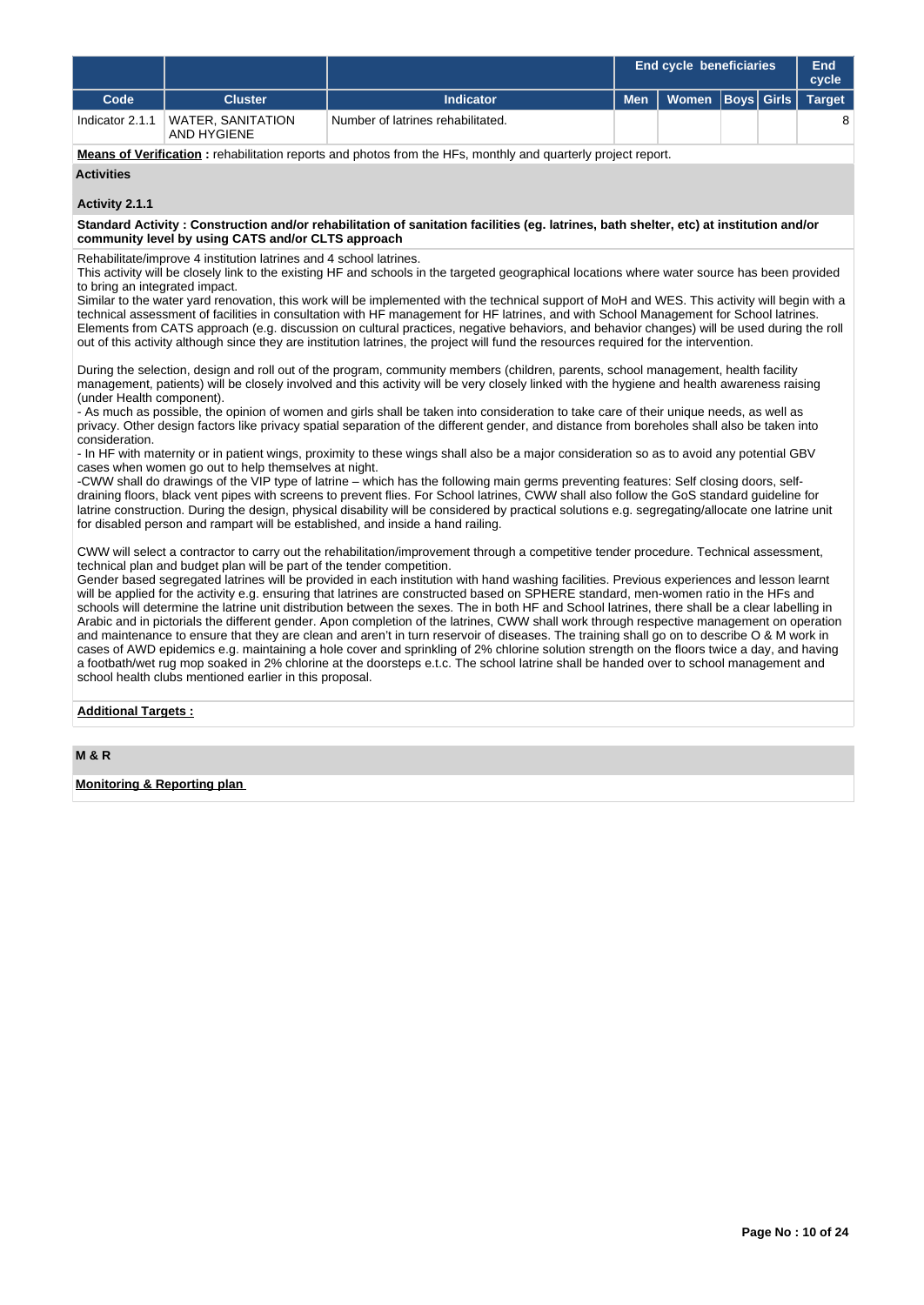Monitoring Plans: Concern has field based M\$E Coordinator and Area Manager who oversee and provide technical support to the field team to effectively undertake M&E functions. The institutional level project activities are directly implemented by CWW in collaboration with government line ministries and departments, while community level activities are implemented by national NGOs. Concern's planning processes, program designs and targets support a commitment to equality of outcomes for male and female program beneficiaries, that is supported by gender analyses, sex dis-aggregated targeting, budgeting, monitoring and evaluation and reporting. All data will be disaggregated by gender, age & persons living with disability.

In the beginning of the intervention a detailed MEAL plan will be developed in line with the project outputs and indicators. These plans will be monitored weekly by the MEAL Coordinator. MoH and WES will be involved in the development of this plan to ensure technical requirements are met. CWW will also involve the M&E technical support (M&E tools) in Dublin in this process.

CWW will apply its CRM (Concern Accountability Framework) toward beneficiaries that includes: involving the beneficiaries in all planning, decision makings and implementation, encourage them to participate in improving project by feedback through various channels. There will be various tools used (focus group discussions, feedback box, one-to-one discussion, community meetings) to ensure that all segments of the population hear their voices. Gender sensitive (culturally sensitive) monitoring will also be addressed e.g. segregated focus group discussions, one-to-one discussions as per the needs and the sensitivity of the subject.

CWW will carry out joint monitoring missions with the MoH, HAC, UN, local partner (GAH) and WES and key indicators will be monitored e.g. no of water sources functional and provide clean water, no of health facilities are equipped for AWD preparedness, no of AWD related WASH/Health plan developed and revised. During these missions local community representatives will also join to the monitoring and contribute to the shaping of the outcome.

Activities related to health protocols e.g. EWRS, function of the Rapid Response Team, prepositioning medical stock will be monitored against the required quality standards. This includes collection of FRC and baceterilogical samples on a quarterly basis on rain off-peak season, monthly on rainy season and more frequently during outbreak or report of diarrhea incidence by HF and CHV network in the community. The EWRS shall link with State MOH HIS which eventually feed into the WHO epidemiological reports for Sudan.

Qarterly planning and review meetings will also be organized at field level, with senior program staff from all locations participating, with the aim of assessing progress and challenges, and making real-time alterations to improve programing throughout the lifetime of the grant. Khartoum support teams (system, finance and program) will provide periodic visits to support the implementation and adjust the program as per the needs and donor compliance.

Evaluation Plans: Although movement of the humanitarian actors in West Kordofan has relatively eased over the last nearly one year, carrying out activities such assessments and evaluation exercises are often restricted and limited. The project aims to carry out an internal evaluation with the support of TAs in country together with WES, MoH and HAC State level. Concern will organize periodic monitoring and reviews through its program team and in collaboration with partners to prepare them for the final evaluation. Considering the ever-changing developments in Kordofan, the coverage and scope of the evaluation will be decided based on security and access provisions at the time of organizing the evaluation

#### **Workplan**

| Activitydescription                                                                                                                                                                                                                                                                                                                                                                                                                                                                                                                                                                                                                                                                                                                                                                                                                                                                                                                                                                                                                                                                                                                                                                                                                                                                                                                                                                                                                                                                                                                                                                                                                                                                                              | Year |          |     |  | 5 |             | 8 | 9            |     |     |
|------------------------------------------------------------------------------------------------------------------------------------------------------------------------------------------------------------------------------------------------------------------------------------------------------------------------------------------------------------------------------------------------------------------------------------------------------------------------------------------------------------------------------------------------------------------------------------------------------------------------------------------------------------------------------------------------------------------------------------------------------------------------------------------------------------------------------------------------------------------------------------------------------------------------------------------------------------------------------------------------------------------------------------------------------------------------------------------------------------------------------------------------------------------------------------------------------------------------------------------------------------------------------------------------------------------------------------------------------------------------------------------------------------------------------------------------------------------------------------------------------------------------------------------------------------------------------------------------------------------------------------------------------------------------------------------------------------------|------|----------|-----|--|---|-------------|---|--------------|-----|-----|
| HEALTH: Activity 1.1.1: community health, hygiene and sanitation education<br>sessions at community level.                                                                                                                                                                                                                                                                                                                                                                                                                                                                                                                                                                                                                                                                                                                                                                                                                                                                                                                                                                                                                                                                                                                                                                                                                                                                                                                                                                                                                                                                                                                                                                                                       | 2018 |          |     |  | X | $X$ $X$ $X$ |   | $\mathsf{X}$ | X X | ΙX. |
| This activity will be implemented by GAH sub-grant partner.<br>GAH in coordination and collaboration with Concern, and with SMOH, CHCs will<br>Conduct weekly community/household level health and hygiene/sanitation<br>sessions on the causes, signs and symptoms, prevention and actions required at<br>community and household levels in case of water diseases such as AWD<br>outbreaks.<br>The education will also include the risky behaviors that can cause AWD such as<br>community eating, improper handling of dead bodies and animal carcasses, not<br>washing hands with water and soap before handling foods and after visiting<br>latrines. This activities is aimed to improve knowledge and practices on waterborne<br>diseases among men, women, girls and boys and will be conducted in the public<br>gathering places such markets; during market days and households.<br>GAH will conduct this activity in collaboration with SMOH public health department<br>and working with community volunteers/promoters, community health committees<br>and local implementing partner. There will be 18 communities in the to localities<br>targeted through community awareness raising, GAH will will use community<br>volunteers and CHCs to implement the program and will actively involve the<br>SMOH, community leaders, sheikhs/Imams and local administration throughout the<br>process.<br>Both Concern and GAH will use the SMOH and WHO guidelines for the community<br>health education and awareness for the prevention of waterborne diseases. GAH<br>and Concern together will develop roll out plan in coordination with SMOH, WES,<br>WHO, UNICEF and community resource persons. | 2019 | $\times$ | ΙX. |  |   |             |   |              |     |     |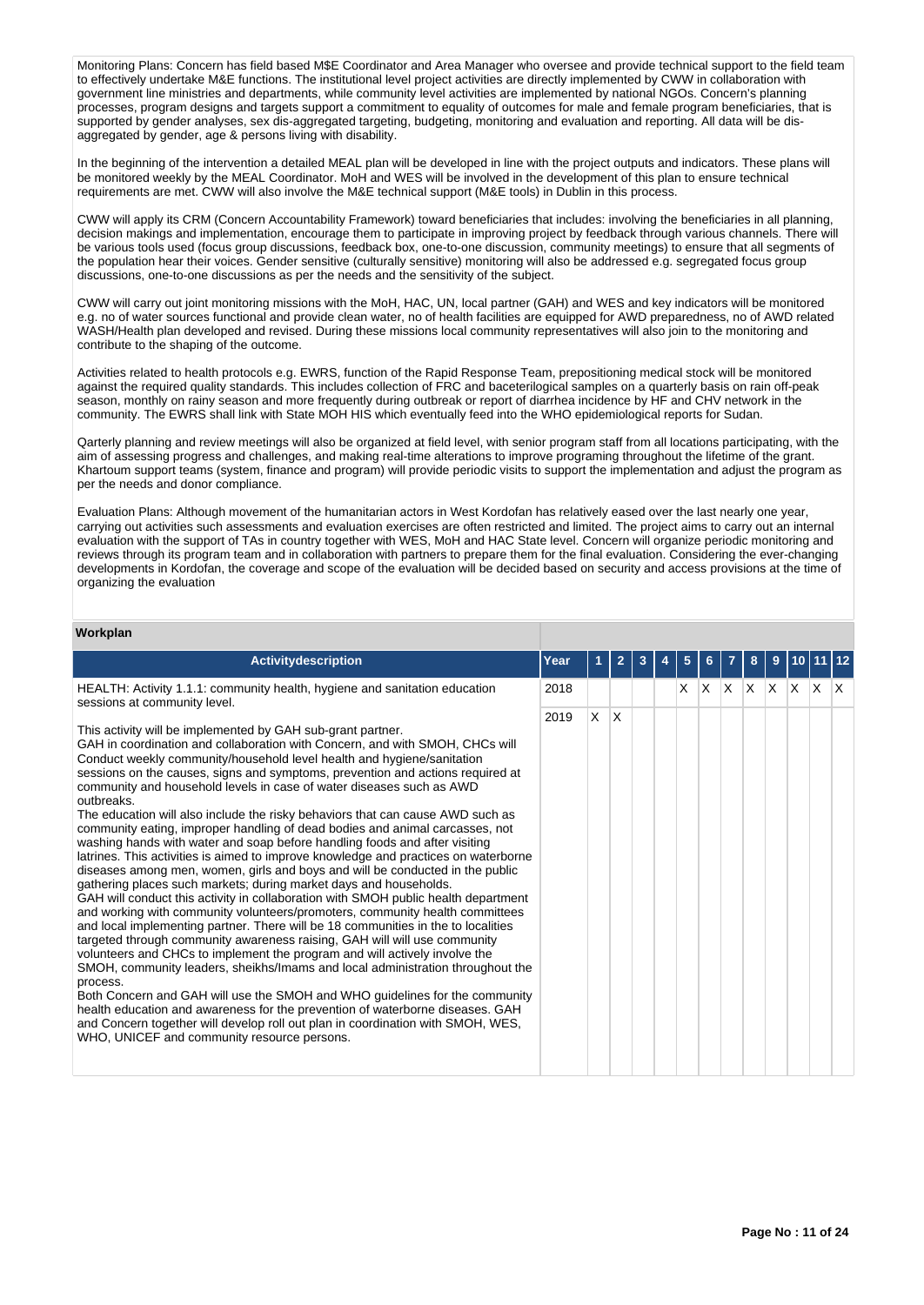| HEALTH: Activity 1.1.2: Community Health, hygiene and sanitation education<br>sessions (routine health talks) at health facilities.                                                                                                                                                                                                                                                                                                                                                                                                                                                                                                                                                                                                                                                                                                                                                                                                                                                                                                                                                                                                                                                                                                                                                                                                                                                                | 2018 |    |              |  | X. |              |    |    |    | $ X $ $ X $ $ X $ $ X $ $ X $ |              |              |
|----------------------------------------------------------------------------------------------------------------------------------------------------------------------------------------------------------------------------------------------------------------------------------------------------------------------------------------------------------------------------------------------------------------------------------------------------------------------------------------------------------------------------------------------------------------------------------------------------------------------------------------------------------------------------------------------------------------------------------------------------------------------------------------------------------------------------------------------------------------------------------------------------------------------------------------------------------------------------------------------------------------------------------------------------------------------------------------------------------------------------------------------------------------------------------------------------------------------------------------------------------------------------------------------------------------------------------------------------------------------------------------------------|------|----|--------------|--|----|--------------|----|----|----|-------------------------------|--------------|--------------|
| This activity will be implemented by the sub-grant partner Global Aid Hand (GAH)<br>GAH in coordination Concern, will support the SMOH in carrying out routine weekly<br>health and hygiene education sessions in 4 main health facilities with highest<br>number of public attendance. The health and hygiene education sessions will be<br>carried out by the public health officers from SMOH and health promotion officers<br>and supervisors from Concern. The sessions will be guided by the lesson plans<br>and will be based on the SMOH health education strategies and WHO guidelines.<br>The topics will include: causes, signs and symptoms, prevention and actions<br>required at community and household levels in case of water diseases such as<br>AWD outbreaks. The topics will also include the risky behaviours that can cause<br>AWD such as community eating, improper handling of dead bodies and animal<br>carcasses, not washing hands with water and soap before handling foods and after<br>visiting latrines. Appropriate IEC materials will be used to enhance the<br>understanding the audiences.<br>The organization of these campaigns will be in close coordination and collaboration<br>with the community volunteers around the health facilities who will not only<br>mobilize the community but will also participate in the facilitation of health sessions. | 2019 | X  | $\mathsf{X}$ |  |    |              |    |    |    |                               |              |              |
| HEALTH: Activity 1.1.3: Local media awareness campaigns on waterborne                                                                                                                                                                                                                                                                                                                                                                                                                                                                                                                                                                                                                                                                                                                                                                                                                                                                                                                                                                                                                                                                                                                                                                                                                                                                                                                              | 2018 |    |              |  | X  | X            | X. | X. | X. | $\mathsf{X}$                  | $\mathsf{X}$ | $\mathsf{X}$ |
| diseases(health and hygiene)                                                                                                                                                                                                                                                                                                                                                                                                                                                                                                                                                                                                                                                                                                                                                                                                                                                                                                                                                                                                                                                                                                                                                                                                                                                                                                                                                                       | 2019 | X. | $\mathsf{X}$ |  |    |              |    |    |    |                               |              |              |
| This activity will be implemented by GAH.<br>In addition to the weekly community awareness sessions conducted by GAH in the<br>18 villages in Lagawa and Abu Zabad Localities, GAH with the coordination SMOH<br>will contract the local media (Radio Fula) to conduct weekly awareness sessions<br>on waterborne diseases with focus on AWD to reach those who were not reached<br>through regular weekly health talks.<br>The topics will be designed in collaboration with SMOH and in line with WHO<br>guidelines, and expats on the topics from SMOH will be invited to discuss short<br>messages related to waterborne diseases which will aired and repeated on weekly<br>basis. Influential members of the community such as Imams and tribal leaders will<br>also be invited to the radio stations to encourage the communities to adopt good<br>behaviours and practices to prevent occurrence of waterborne diseases. CW has<br>previous experiences working with media awareness in South Kordofan. Good<br>practices will be brought in the project success                                                                                                                                                                                                                                                                                                                           |      |    |              |  |    |              |    |    |    |                               |              |              |
| HEALTH: Activity 1.2.1: Training for Health Workers in Health facilities on water<br>born disease and prevention.                                                                                                                                                                                                                                                                                                                                                                                                                                                                                                                                                                                                                                                                                                                                                                                                                                                                                                                                                                                                                                                                                                                                                                                                                                                                                  | 2018 |    |              |  | X. | Х            |    |    |    |                               |              |              |
| This activity will be implemented by GAH.<br>In collaboration with WHO and UNICEF, and Concern, GAH will conduct training<br>for health workers on water-borne diseases, including AWD and preparedness.<br>GAH will support the training for the facility level staff (20 male and 20 female) on<br>health early detection and diseases surveillance of waterborne diseases Using<br>IMCI modules and other WHO guidelines and health education/counseling<br>techniques using appropriate tools. The training will encompasses clinical<br>detection, reporting mechanisms and appropriate actions to be taken regarding<br>waterborne diseases linking to early warning system strengthening. The training<br>facilitators will come from SMOH and the WHO health expats.                                                                                                                                                                                                                                                                                                                                                                                                                                                                                                                                                                                                                       | 2019 |    |              |  |    |              |    |    |    |                               |              |              |
| HEALTH: Activity 1.2.2: Formation and Training of the Rapid Response Teams                                                                                                                                                                                                                                                                                                                                                                                                                                                                                                                                                                                                                                                                                                                                                                                                                                                                                                                                                                                                                                                                                                                                                                                                                                                                                                                         | 2018 |    |              |  | X. | $\mathsf{X}$ |    |    |    |                               |              |              |
| In order to strengthen the rapid response mechanism at the locality and state<br>levels, in collaboration with WHO and UNICEF, Concern will support the formation<br>and training of a multi-disciplinary rapid response teams(2 teams of 10 people in<br>each locality) to be deployed immediately to study the occurrence in case of<br>outbreaks. The team will consist of a team lead (either separate or a member of<br>the technical team), an epidemiologist from local ministry of health, a microbiologist<br>from SMOH (locality)to collect lab samples, a clinician, a WASH/ environmental<br>health specialist from WES, a social mobilization/communication expert, a<br>representative from the local community and four members.<br>The teams will trained in collaboration with SMOH and using SMOH emergency<br>preparedness and response guidelines. The team will directly managed by the<br>Emergency Department in the state ministry of health and will supported by<br>Concern and WHO.                                                                                                                                                                                                                                                                                                                                                                                     | 2019 |    |              |  |    |              |    |    |    |                               |              |              |
| HEALTH: Activity 1.2.3: In collaboration with the SMOH, WHO and UNICEF CW                                                                                                                                                                                                                                                                                                                                                                                                                                                                                                                                                                                                                                                                                                                                                                                                                                                                                                                                                                                                                                                                                                                                                                                                                                                                                                                          | 2018 |    |              |  | X. | $\mathsf{X}$ |    |    |    |                               |              |              |
| will support the formation and training of 18 community health committees on<br>community mobilization and health promotion services on waterborne diseases<br>including AWD. The training will conducted separately at village levels for each<br>CHCs and therefore 18 training sessions will be conducted. This activity will be<br>implemented by the local partner in all the targeted villages. This activity will be<br>implemented by GAH the national partner.                                                                                                                                                                                                                                                                                                                                                                                                                                                                                                                                                                                                                                                                                                                                                                                                                                                                                                                            | 2019 |    |              |  |    |              |    |    |    |                               |              |              |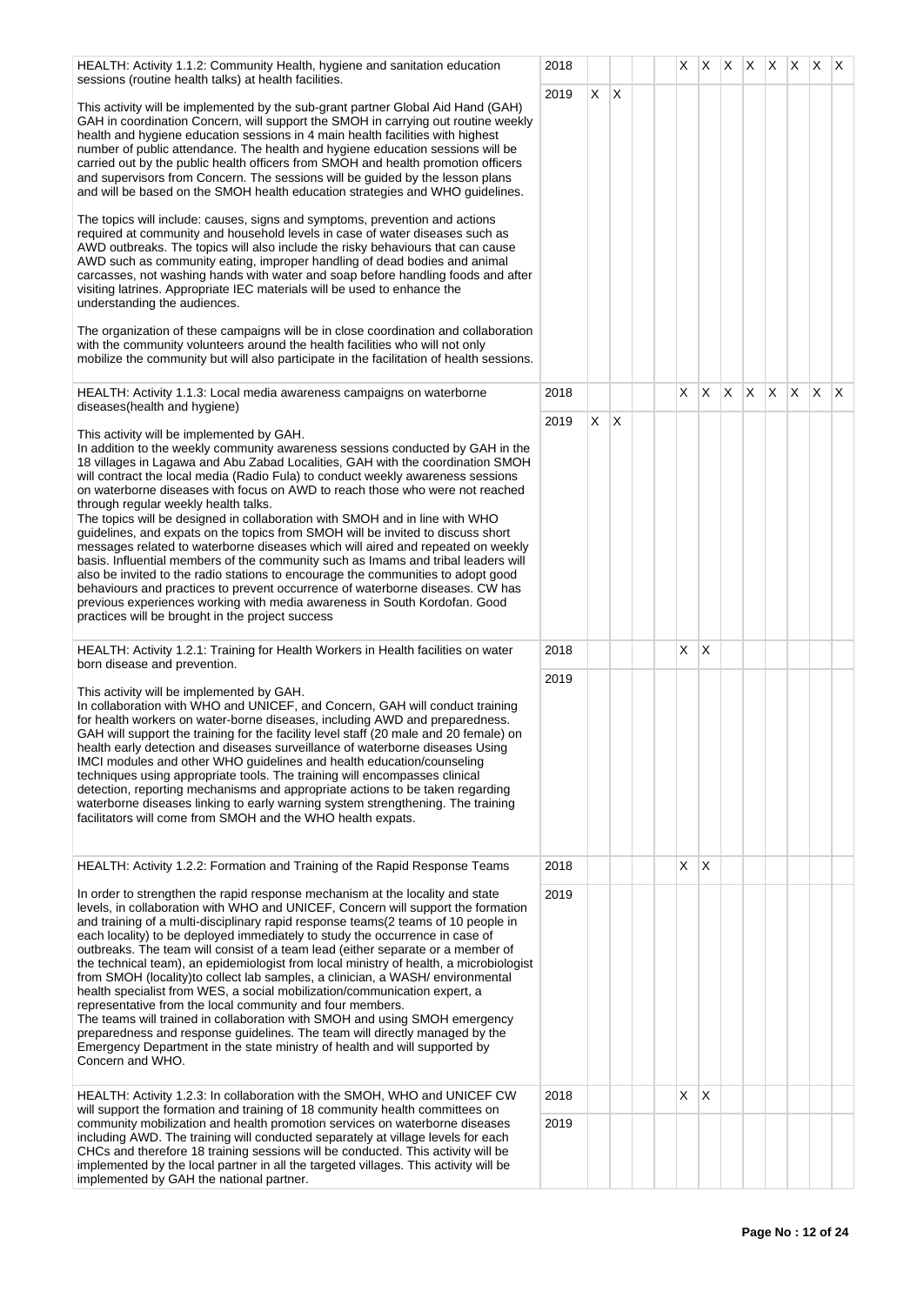HEALTH: Activity 1.2.4: Select and Training of Community Volunteers/Health and Hygiene Promoters

This activity will be implemented by GAH.

In collaboration with the SMOH, WHO, UNICEF and Concern, Global Aid Hand will support the formation and training of community health promoters(40 male and 40 female) on community mobilization and health and hygiene promotion, early detection and reporting of AWD cases including referral services. The community volunteers/health and hygiene promoters will provide support during the implementation of all community mobilization activities (awareness raising in the community, health facility, home visits, community campaigns and marking international days).

HEALTH: Activity 1.2.5: Develop emergency preparedness and response plan. Concern and SMOH will coordinate with other stakeholders such as HAC, MOE, WHO,UNICEF, Office of the State governor and other national and international NGOs working the state and the targeted localities to develop a preparedness and response plan for water born disease including AWD in case of any gaps in the prevention mechanisms. A comprehensive roll out plan will be formulated with all actors about their roles and responsibilities to avoid delays in case of responses needed.

WATER, SANITATION AND HYGIENE: Activity 1.1.1: Rehabilitate four (4) community water sources(boreholes) to increase the yield and quality of water supplies for the community

As much as possible water sources will be selected near to the HF sites/ geographical locations, where possible and feasible, to ensure larger impact. Also bases on the epidemiological reports from the 2016/7 AWD response as reflection of potential epidemic for 2018/9 will be considered in order to reduce the risk of outbreak. A technical assessment shall be conducted prior renovation and the selection of sites has to consider the impact of HFs and schools near by. The assessment will include sanitary inspection information which shall also continue beyond the repairs to match the frequency of bacteriological tests. The rehabilitation of water sources will be selected based on technical assessment in coordination and collaboration with WES in State and locality level. The renovation work will be closely monitored and supervised by WES technical team and Concern WASH officer to ensure that the renovation meets WES/UNICEF technical standards.

CWW has previous experiences in rehabilitation of water yards and hand pumps. These good practices will be applied for the rehabilitation work that will be carried out by experienced contractor/s after tender procedure. Tender applicants will be requested to submit a technical rehabilitation plan with a budget as part of the competitive procurement process. The selection of the contractor will be based on set requirements (technical and managerial) that CWW will set up with WES technical team. After rehabilitation, the BH shall be disinfected and water tests will be carried out based on WES standards to ensure that the water source fits to human consumption. Local community will be involved in the design of the rehabilitation (including women) to ensure their most important needs e.g. fetching platform are user friendly, water waste is limited. The renovation also considers environment protection through designing improved water fetching technical options that would reduce the water waste at the water fetching point. This activity shall be done by CWW through WES.

|              | 2018 |  |  | X                       | $\mathsf{X}$            |                         |  |                         |  |  |
|--------------|------|--|--|-------------------------|-------------------------|-------------------------|--|-------------------------|--|--|
| $\mathsf{I}$ | 2019 |  |  |                         |                         |                         |  |                         |  |  |
|              | 2018 |  |  | $\overline{\mathsf{X}}$ | $\overline{\mathsf{X}}$ | $\overline{\mathsf{x}}$ |  |                         |  |  |
|              | 2019 |  |  |                         |                         |                         |  |                         |  |  |
|              | 2018 |  |  | $\overline{\mathsf{x}}$ |                         |                         |  | $\overline{\mathsf{x}}$ |  |  |
| I<br>al      | 2019 |  |  |                         |                         |                         |  |                         |  |  |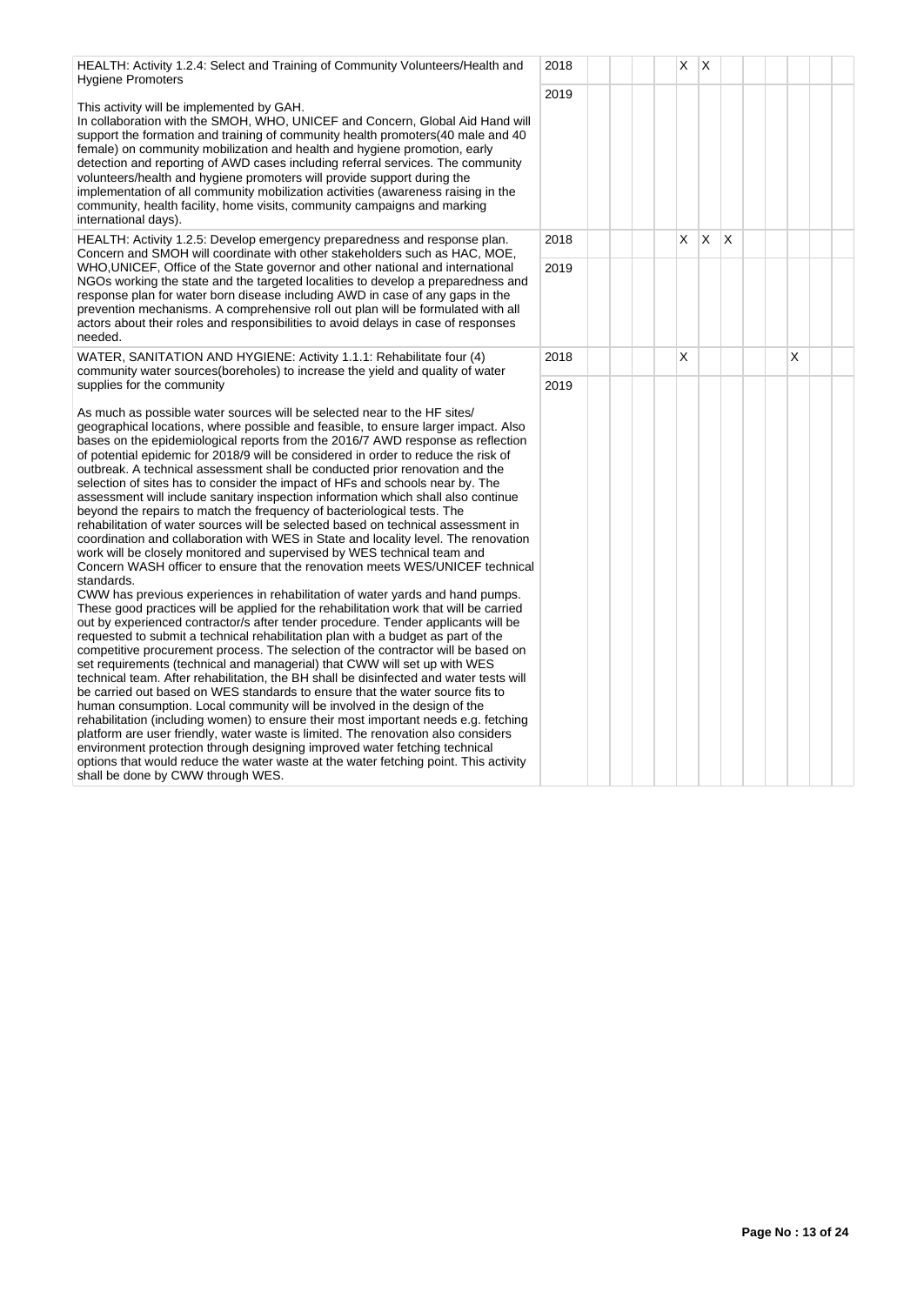| WATER, SANITATION AND HYGIENE: Activity 1.1.2: Water quality monitoring at                                                                                               | 2018 |   |    |              | X |   | $X$ $X$ $X$ $X$ $X$ |  |   |
|--------------------------------------------------------------------------------------------------------------------------------------------------------------------------|------|---|----|--------------|---|---|---------------------|--|---|
| water points and household level<br>Water test for water source:                                                                                                         | 2019 | X | X. | $\mathsf{X}$ |   |   |                     |  |   |
| - There will be water tests taken from the rehabilitated water sources prior and after<br>rehabilitation to ensure that the renovated water source is fit for human      |      |   |    |              |   |   |                     |  |   |
| consumption.                                                                                                                                                             |      |   |    |              |   |   |                     |  |   |
| - Additionally, CWW shall conduct periodic tests of two kinds:                                                                                                           |      |   |    |              |   |   |                     |  |   |
| (1) monthly samples of bacteriological and Free Residual Chlorine (FRC) test<br>during rainy season. This will be conducted at each water point.                         |      |   |    |              |   |   |                     |  |   |
| (2) during rain off-peak season, quarterly samples will be taken for water sources                                                                                       |      |   |    |              |   |   |                     |  |   |
| in the project area for similar parameters. Sites sampling shall be based on past<br>AWD epidemiological records for West Kordofan, population density/overcrowding,     |      |   |    |              |   |   |                     |  |   |
| and any reports for diarrhea or AWD as revealed from HF and through contact                                                                                              |      |   |    |              |   |   |                     |  |   |
| tracing through the CWW CHV networks (EWRS).                                                                                                                             |      |   |    |              |   |   |                     |  |   |
| There will be will another kind of testing: random sampling of HH level water quality                                                                                    |      |   |    |              |   |   |                     |  |   |
| If a water source found to be positive for bacteria we will use the Aqua tab for                                                                                         |      |   |    |              |   |   |                     |  |   |
| treatment. This exercise will also contribute to the WES MOH required early<br>warning system and ground water monitoring. If the water quality changes                  |      |   |    |              |   |   |                     |  |   |
| chlorination will be applied - based on WES MOH standards. There will be initial                                                                                         |      |   |    |              |   |   |                     |  |   |
| training and drawing of a detailed work plan – for which CWW shall help monitor.                                                                                         |      |   |    |              |   |   |                     |  |   |
| As much as possible this activity will use the local markets and procure locally<br>available disinfectants. Local communities will be involved in the development of    |      |   |    |              |   |   |                     |  |   |
| this activity and they will be oriented about the need of monitoring testing and the                                                                                     |      |   |    |              |   |   |                     |  |   |
| possible disinfecting/chlorination if needed. This activity will be closely link with the<br>established EWRS to ensure that all information about water quality will be |      |   |    |              |   |   |                     |  |   |
| reported to the designated departments and focal persons and any sign of                                                                                                 |      |   |    |              |   |   |                     |  |   |
| deviation from the standard requirements will be immediately controlled by<br>adequate water treatment. This activity shall be done by CWW through WES.                  |      |   |    |              |   |   |                     |  |   |
|                                                                                                                                                                          |      |   |    |              |   |   |                     |  |   |
| WATER, SANITATION AND HYGIENE: Activity 1.1.3: Capacity building of local<br>communities on water source management.                                                     | 2018 |   |    |              |   | X |                     |  | X |
| This activity shall be implemented by GAH.                                                                                                                               | 2019 |   |    |              |   |   |                     |  |   |
| 10 water technicians will be trained on maintenance of community water sources<br>(water yards). The selection of these technicians will be from the local               |      |   |    |              |   |   |                     |  |   |
| communities, where water source (either hand pumps or/and water yards exist), to                                                                                         |      |   |    |              |   |   |                     |  |   |
| be able to response to the breakage as quickly as possible. One technician will                                                                                          |      |   |    |              |   |   |                     |  |   |
| cover at least 1 water yard and 5 hand pumps. The project aims at a min of 10<br>water source routine maintenance as a result of the capacity building training. This    |      |   |    |              |   |   |                     |  |   |
| will be linked with the establishment of the WASH Committees in 10 targeted                                                                                              |      |   |    |              |   |   |                     |  |   |
| locations.                                                                                                                                                               |      |   |    |              |   |   |                     |  |   |
| As much as possible women will be also encouraged to attend on the training (at                                                                                          |      |   |    |              |   |   |                     |  |   |
| least 30% of the technicians). The facilitation of the technical training will be<br>conducted by WES technical team to ensure that the learned subjects meet the        |      |   |    |              |   |   |                     |  |   |
| needs on the ground. The targeted participants will develop a water resource                                                                                             |      |   |    |              |   |   |                     |  |   |
| maintenance plan for each water source as part of the preparedness plan. WES<br>and CWW will ensure that the plan will be rolled out properly during the                 |      |   |    |              |   |   |                     |  |   |
| implementation. Before the workshop community key people will be involved in the                                                                                         |      |   |    |              |   |   |                     |  |   |
| preparation of the workshop and they will be also asked to contribute to the<br>preparation (design and carry out of objectives) to ensure that the workshop will be     |      |   |    |              |   |   |                     |  |   |
| successful and reach its objectives. During the workshop, environment protection                                                                                         |      |   |    |              |   |   |                     |  |   |
| around the water sources will be discussed and tree planing will be recommended                                                                                          |      |   |    |              |   |   |                     |  |   |
| as part of this mechanisms. The water technician's work will be linked with the<br>existing water source management system and the established EWRS to ensure            |      |   |    |              |   |   |                     |  |   |
| that broken water sources would be quickly fixed, particularly during the dry                                                                                            |      |   |    |              |   |   |                     |  |   |
| season. Technicians will receive tools to carry out their work adequately.                                                                                               |      |   |    |              |   |   |                     |  |   |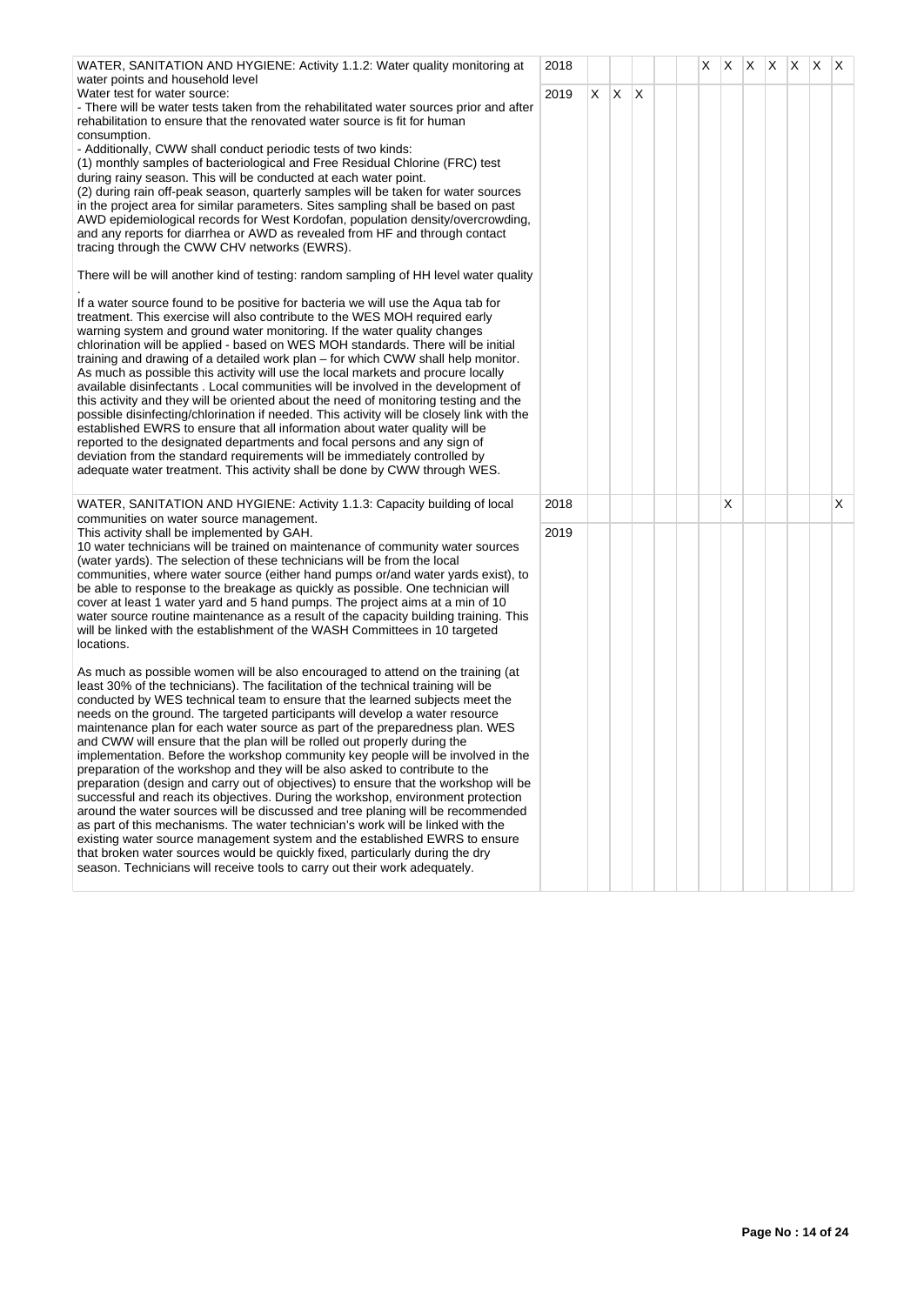| WATER, SANITATION AND HYGIENE: Activity 1.1.4: Establish/reinforce<br>community water management systems (10)                                                                                                                                                                                                                                                                                                                                                                                                                                                                                                                                                                                                                                                                                                                                                                                                                                                                                                                                                                                                                                                                                                                                                                                                                                                                                                                                                                                                                                                                                                                                                                                                                                                                                                                                                                                                                                                                                                                                                                                                                                    | 2018 |  | X         |  |  |
|--------------------------------------------------------------------------------------------------------------------------------------------------------------------------------------------------------------------------------------------------------------------------------------------------------------------------------------------------------------------------------------------------------------------------------------------------------------------------------------------------------------------------------------------------------------------------------------------------------------------------------------------------------------------------------------------------------------------------------------------------------------------------------------------------------------------------------------------------------------------------------------------------------------------------------------------------------------------------------------------------------------------------------------------------------------------------------------------------------------------------------------------------------------------------------------------------------------------------------------------------------------------------------------------------------------------------------------------------------------------------------------------------------------------------------------------------------------------------------------------------------------------------------------------------------------------------------------------------------------------------------------------------------------------------------------------------------------------------------------------------------------------------------------------------------------------------------------------------------------------------------------------------------------------------------------------------------------------------------------------------------------------------------------------------------------------------------------------------------------------------------------------------|------|--|-----------|--|--|
| The 4 renovated water yards will establish/revitalize one-one WASH Committee,<br>and another 6 WASH committees will be established/revitalized by other, nearby<br>community where the water sources e.g. water yards, hand-pumps maintained by<br>the water system technicians. The selection of these sites will consider the<br>availability of schools and HFs to ensure that these institutions receive sustainable<br>water as well.<br>There will be two workshops organized: (1) for the communities and (2) for the HFs<br>and schools in the targeted locations where water sources provided. Women will<br>be encouraged to participate on the workshops. (at least 40% of participants<br>planned to be females). The workshops aim to establish/revitalize one water<br>source management master plan, including preparedness and response for<br>disaster outbreak. Participants use the master plan and adjust based on their local<br>settings in their home communities and institutions. CWW and WES will mentor the<br>communities and institutions to ensure that their prepared plan would be properly<br>rolled out during the implementation period, including adequate maintenance,<br>availability of spare parts as part of the preparedness, and availability of financial<br>resources (through the community water fee system, school fees, HF budget) and<br>the adequate response - in case of any outbreak. Targeted population (including<br>HF management, school management) will be involved in the preparation of the<br>training to ensure that the training curriculum meets their needs and prepare them<br>for the AWD risk reduction.<br>The water source management plan will consider environment protection issues<br>e.g. reducing waste water while fetching water at the water yards, tree planing, and<br>establish kitchen garden using water waste. The WASH committee work will be<br>linked to the EWRS through regular reporting and information sharing to increase<br>the level of preparedness particularly during the rainy season when the risk is<br>higher for a possible outbreak. | 2019 |  |           |  |  |
| WATER, SANITATION AND HYGIENE: Activity 2.1.1: Rehabilitate/improve 4                                                                                                                                                                                                                                                                                                                                                                                                                                                                                                                                                                                                                                                                                                                                                                                                                                                                                                                                                                                                                                                                                                                                                                                                                                                                                                                                                                                                                                                                                                                                                                                                                                                                                                                                                                                                                                                                                                                                                                                                                                                                            | 2018 |  | X.<br>ΙX. |  |  |
| institution latrines and 4 school latrines.<br>This activity will be closely link to the existing HF and schools in the targeted<br>geographical locations where water source has been provided to bring an<br>integrated impact.<br>Similar to the water yard renovation, this work will be implemented with the<br>technical support of MoH and WES. This activity will begin with a technical<br>assessment of facilities in consultation with HF management for HF latrines, and<br>with School Management for School latrines.<br>Elements from CATS approach (e.g. discussion on cultural practices, negative<br>behaviors, and behavior changes) will be used during the roll out of this activity<br>although since they are institution latrines, the project will fund the resources<br>required for the intervention.                                                                                                                                                                                                                                                                                                                                                                                                                                                                                                                                                                                                                                                                                                                                                                                                                                                                                                                                                                                                                                                                                                                                                                                                                                                                                                                 | 2019 |  |           |  |  |
| During the selection, design and roll out of the program, community members<br>(children, parents, school management, health facility management, patients) will<br>be closely involved and this activity will be very closely linked with the hygiene and<br>health awareness raising (under Health component).<br>- As much as possible, the opinion of women and girls shall be taken into<br>consideration to take care of their unique needs, as well as privacy. Other design<br>factors like privacy spatial separation of the different gender, and distance from<br>boreholes shall also be taken into consideration.<br>- In HF with maternity or in patient wings, proximity to these wings shall also be a<br>major consideration so as to avoid any potential GBV cases when women go out to<br>help themselves at night.<br>-CWW shall do drawings of the VIP type of latrine – which has the following main<br>germs preventing features: Self closing doors, self-draining floors, black vent pipes<br>with screens to prevent flies. For School latrines, CWW shall also follow the GoS<br>standard guideline for latrine construction. During the design, physical disability will<br>be considered by practical solutions e.g. segregating/allocate one latrine unit for<br>disabled person and rampart will be established, and inside a hand railing.<br>CWW will select a contractor to carry out the rehabilitation/improvement through a<br>competitive tender procedure. Technical assessment, technical plan and budget<br>plan will be part of the tender competition.<br>Gender based segregated latrines will be provided in each institution with hand<br>washing facilities. Previous experiences and lesson learnt will be applied for the<br>activity e.g. ensuring that latrines are constructed based on SPHERE standard,<br>men-women ratio in the HFs and schools will determine the latrine unit distribution                                                                                                                                                                                              |      |  |           |  |  |
| between the sexes. The in both HF and School latrines, there shall be a clear<br>labelling in Arabic and in pictorials the different gender. Apon completion of the<br>latrines, CWW shall work through respective management on operation and<br>maintenance to ensure that they are clean and aren't in turn reservoir of diseases.<br>The training shall go on to describe O & M work in cases of AWD epidemics e.g.<br>maintaining a hole cover and sprinkling of 2% chlorine solution strength on the<br>floors twice a day, and having a footbath/wet rug mop soaked in 2% chlorine at the<br>doorsteps e.t.c. The school latrine shall be handed over to school management<br>and school health clubs mentioned earlier in this proposal.                                                                                                                                                                                                                                                                                                                                                                                                                                                                                                                                                                                                                                                                                                                                                                                                                                                                                                                                                                                                                                                                                                                                                                                                                                                                                                                                                                                                 |      |  |           |  |  |
| <b>OTHER INFO</b>                                                                                                                                                                                                                                                                                                                                                                                                                                                                                                                                                                                                                                                                                                                                                                                                                                                                                                                                                                                                                                                                                                                                                                                                                                                                                                                                                                                                                                                                                                                                                                                                                                                                                                                                                                                                                                                                                                                                                                                                                                                                                                                                |      |  |           |  |  |

**Page No : 15 of 24**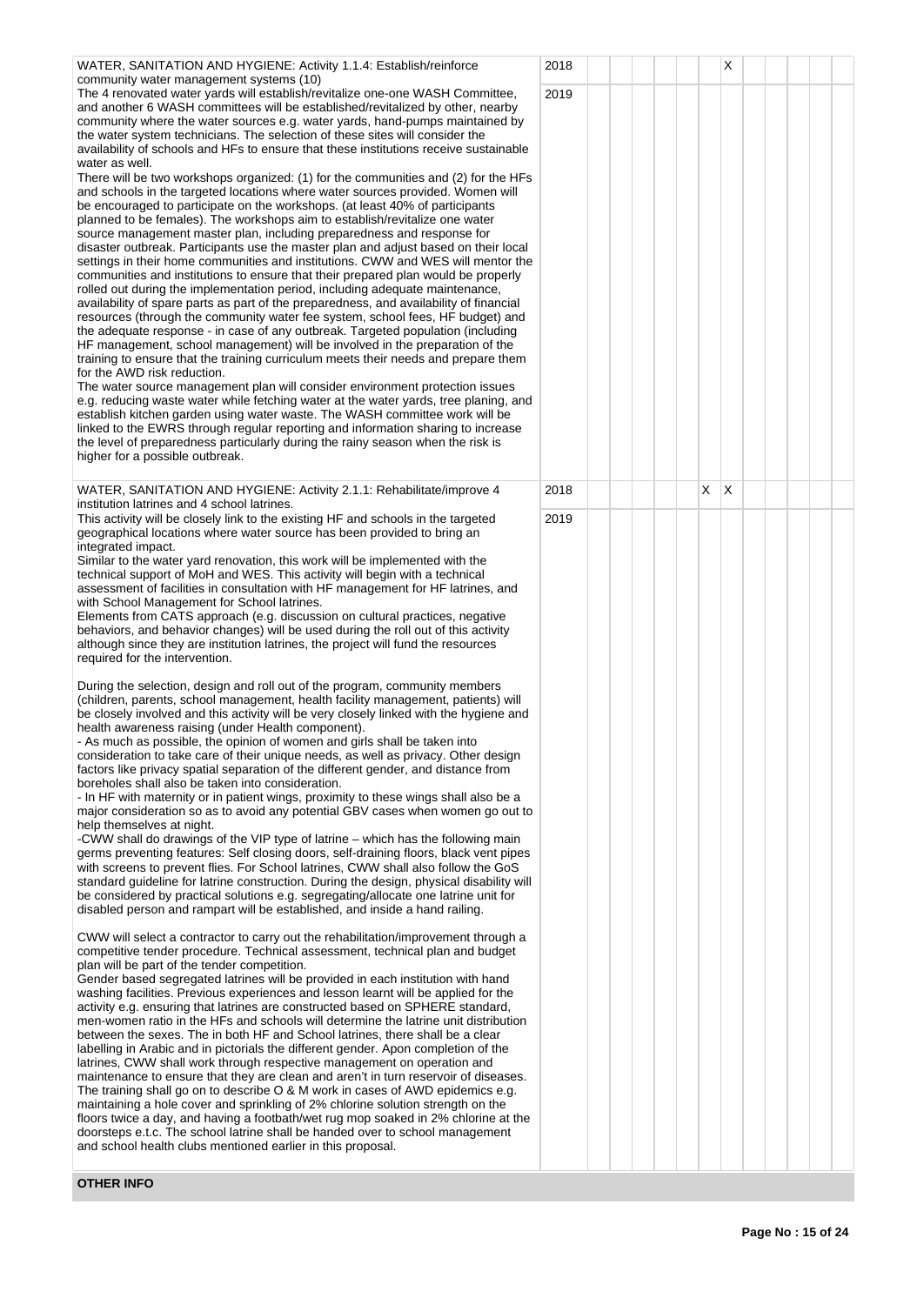## **Accountability to Affected Populations**

This project is built on Concern's long term experience and partnership with MoH and Wes in West Kordofan since 2004. As a result of strong collaboration and partnership, Concern has managed to access all the remote and relatively insecure areas to contribute to addressing the humanitarian needs, including the health and nutrition and WASH needs, of boys, girls, adolescents, pregnant and lactating mothers, elderly and men and women in West Kordofan. Selection of beneficiaries is based on health and WASH criteria, which will be clearly explained to the affected population in Lagawa and Abu Zabad Localities at the start of the start-up and follow up workshops on this project.

The targeted communities will be part of the entire project cycle through constant meetings, dialogues, focus group discussion and monitoring. In the inception period, beneficiaries will be informed about the project objectives, deliverable and their expected contribution. They also will be part of the assessment process and their recommendations will be recorded and considered for the project implementation plan. Constant information sharing through various channels (meeting with field staff, monthly coordination meeting with key leaders in the targeted communities, and partners) will be part of the information management during the project implementation. M&E activities will also invite participants from the targeted activities to ensure appropriate feedback for improvement. The communities will also delegate their representatives for the project evaluation as well.

Each activity will target different segments of the communities e.g. WASH committee management workshop (community leaders, leading women figures, WASH technicians) although in order to improve transparency, the entire community will be informed through the community leadership forum/committee. Activities such as mass awareness raising will mobilize the entire community although it also will have focal groups e.g. HF team, community volunteers that will carry out the activity.

The selection of the beneficiaries for particular activity e.g. HH latrines, will be carried out by the community management committee based on set criteria that will be mentored by CWW. The selection of the beneficiaries will be also carried out by the extended community management team to ensure accountability and transparency. Applying the "'Do No Harm"" concept, services between the different kind of groups e.g. IDPs, hosts communities, will be carefully distributed as per their population proportion in the community and level of vulnerability.

Concern has an updated Community Response Mechanism (CRM) guidelines which has been developed in consultation with community members. The guidelines were reflected in advancing community response via distribution of complaints box across programme targeted areas and complaints forms, which provided the community with channels through which they could lodge complaints against perceived or realized shortcomings in Concern's decisions or actions. There will be various CRM tools applied for the intervention e.g. feedback boxes, focus group discussions, one-to-one discussions and record on feedback will be documented and responded. Concern, the affected populations, MoH and community health and WASH committees, will select two community members, including one female, per each CRM box to represent their community and to be part of CRM committee to participate in the opening of the CRM boxes, complaint analysis and giving feedback to the community for the relevant complaints.

## **Implementation Plan**

CW will implement this intervention in close partnership with MoH, Health/WASH Clusters, WES and Global Aid Hand local organization. CW is overtaking the 'hard components' of the implementation e.g. renovation of water yards, improving health facilities. GAH will provide support in mass mobilization of the targeted communities and prepare them for awareness campaigns, training and monitoring activities. Their role is explained in the 'logframe' session, under each relevant activity. The MoH with the health sector will take the lead to provide technical support for the health component, WES/UNICEF will provide technical support for the WASH intervention. HAC in Federal and State level will provide support in TAs signing, monitoring and evaluation of project activities.

CW has a well-structured organization set up in WK state and this project will be bedded in the existing programming/administrative system. The project will be supervised by a team of experts (technical and managerial) in the field and Khartoum supporting office will provide administrative and programming support for the field team. The Area Manager of WK will take the overall responsibility to deliver the project. He will supervise the technical team (health and WASH officers and the managerial team e.g. finance officer, procurement officer). The AM will be responsible to coordinate field activities with other partners (UN offices, line ministries). The project will also oversees by an expatriate health adviser to ensure that international standards are met, coordination in Khartoum level with key technical people are continuous. The expatriate Kordofan program director will be responsible for reporting and compliance. In the WASH component of the program, the soft components shall be done by GHA, a national NGO which has a long standing experience working with CWW on health and WASH in West Kordofan.

The intervention will build on the local human resources and will work with locally selected volunteers who have local knowledge and commitment to the development of their own community. This will be an added plus for the success of the project. CW has been successfully working with volunteers in SK and WK and good practices will be adopted for this intervention.

In every stage of this project, the Local partners, SMoH and local communities, including community health and WASH communities, will be involved and consulted. Concern will work jointly with MoH to ensure the health facilities are well equipped with all technical and material resources to deliver the services. At the moment there is limited coordination mechanisms in West Kordofan although CWW has been working with local organizations on the ground to ensure effective service delivery. This networking will continue with the support of the line ministries (MoH, WES) in state and locality level to avoid overlapping.

CWW in Dublin will provide overall technical support in reviewing implementation plans, technical plans through the designated desk officer and the technical advisers. This will be an additional plus to the project implementation.

## **Coordination with other Organizations in project area**

| Name of the organization                    | Areas/activities of collaboration and rationale                                                                                                       |
|---------------------------------------------|-------------------------------------------------------------------------------------------------------------------------------------------------------|
| Ministry of Health (SMOH) / WHO             | technical coordination in federal, state and locality level                                                                                           |
| .WES/UNICEF                                 | technical coordination in federal, state and locality level                                                                                           |
| Global Aid Hand (GAH) national organization | implementing partner and providing mass community mobilization                                                                                        |
| .HAC                                        | , initiate the signing of TAs, participate in the monitoring of field<br>activities, coordination regarding general humanitarian issues and<br>access |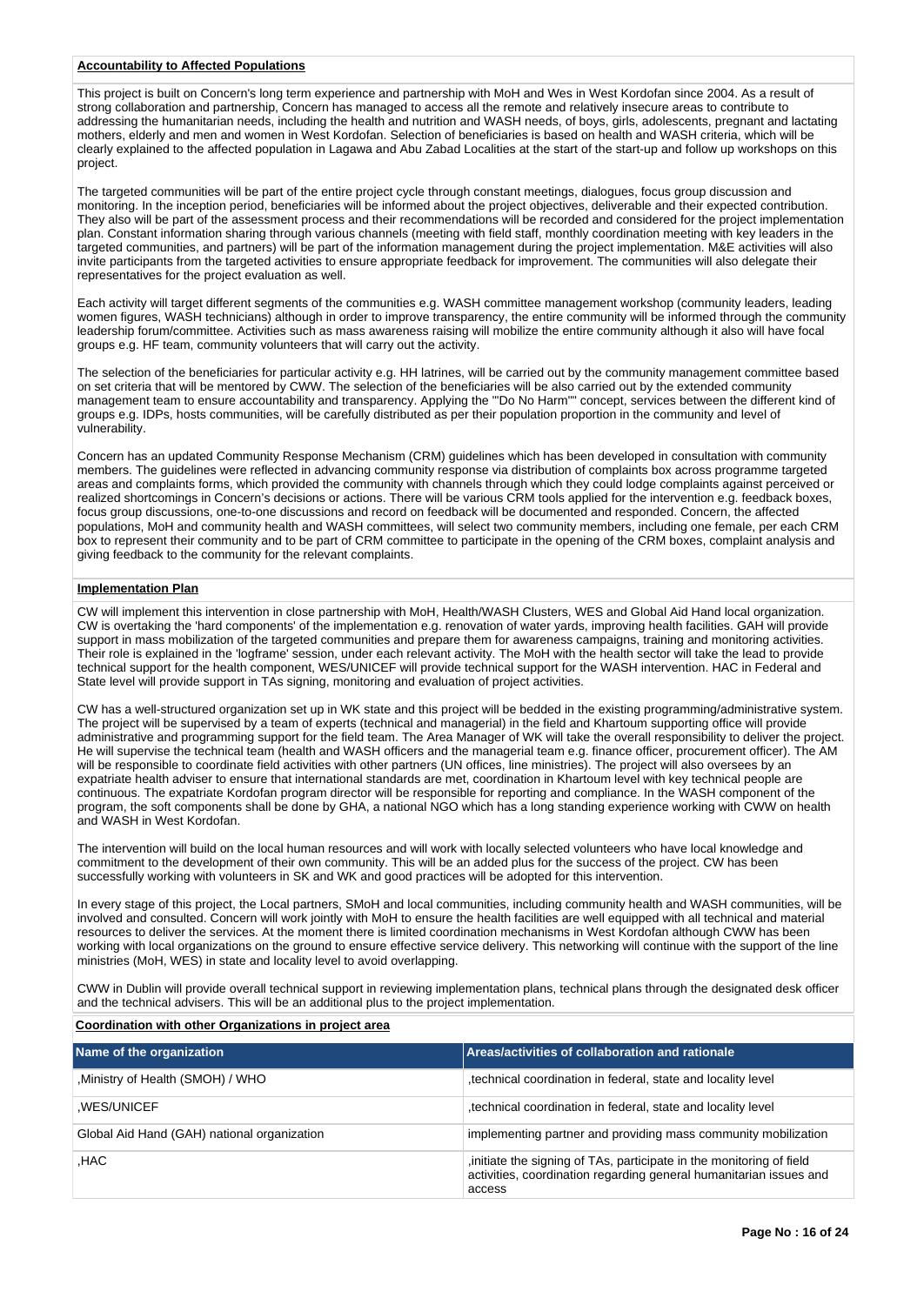#### **Environment Marker Of The Project**

B+: Medium environmental impact with mitigation(sector guidance)

#### **Gender Marker Of The Project**

2a- The project is designed to contribute significantly to gender equality

, ,

#### **Justify Chosen Gender Marker Code**

The project will be linked to CWW gender sensitive programming through the following steps:

This project will benefit from advanced gender equality platform provided by Concern and will link up with the findings of gender equality assessment to monitor the progress. These interventions will target men, women, boys, girls, and pregnant and lactating women people living with disability and HIV and AIDS in all planned activities that will be led by gender sensitive and balanced field teams. Women, femaleheaded households will be engaged in taking more leadership roles at community level, such as in health and WASH committees and mother support groups. Concern approach will encourage the recruitment of female volunteers and involving women in review and analysis of community feedback that was established in early 2017 in West Kordofan.

CWW previous field experiences will be adopted for the proposed intervention as follows:

- The health activities will equally target men and women although based on previous interventions women will be more active participants for activities e.g. visiting health facilities for awareness raising, health sessions. Therefore the project will ensure that men are also part of such activities bringing equal gender mainstreaming.

- WASH activities will be focused on women because they are the most often the water fetchers, transporters and final users for various domestic use (cleaning, cooking) and often left behind. As much as possible, women will be invited to participate on the water yard maintenance training and water source management workshop to bring their practical experiences, aspects and concerns in the implementation plan.

- Latrine constructions in the institutions will be gender segregated - based on the proportion of males and females visiting the HFs and schools

- During general community meetings, focus group discussions the participation of women will be at least 40-50% this will be continuously communicated to the communities.

-The mass hygiene promotion campaigns tents to focus on women, based on previous experiences. CWW will ensure that men are also actively participate on such events. This will be communicated with both sexes prior activity.

- Community leaders and key community people will be educated about the importance of women participation in joint monitoring exercises. - Health messages related to AWD risk reduction will be distributed equally for men and women although previous experiences indicates that women are more interested about such messages.

- During the preparation of water yard renovation, women will be consultant on improved water fetching designs that will reduce waste water at the water point as a way to AWD risk reduction.

As part of Concern's internal gender strategy, staff training on mainstreaming and advancing gender in programming is targeted, with a particular focus on male participation in maternal and child health care via applying a comprehensive barrier analysis tools and workshops. Concern will also focus on the identification, prevention and mitigation of all forms of gender based violence. Its entire staff, particularly those who are providing the proposed interventions will have refresher sessions on gender issues.

The project will also focus on training male and female health workers and will contribute to increase attendance rate (for both men and women) in health facilities due to availability of staff (male and female) and privacy for mothers in health centres.

#### **Protection Mainstreaming**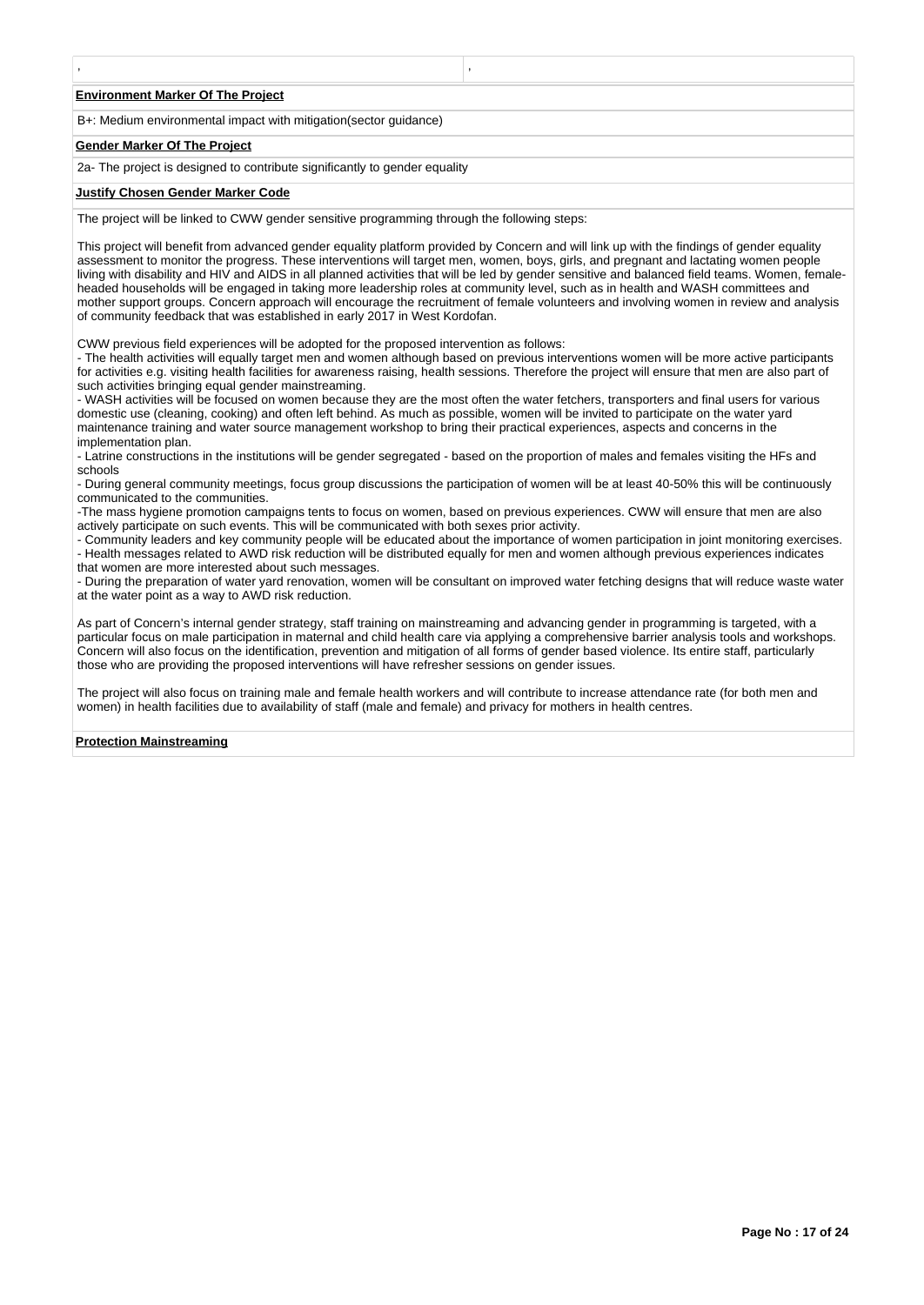Concern's protection strategy is guided by two central documents, notably the organisation's Programme Participant Protection Policy (P4) and Code of Conduct; and the 2014 Core humanitarian Standard (CHS-previously HAP) in Accountability and Quality Management. Concern's Programme Participant Protection Policy sets out all steps that are reasonably possible to protect programme beneficiaries – children, women and men. Concern's approach to protection is based on the key concept of analysis and management of risks: i) the risks faced by the communities we assist; ii) the specific risks of the most vulnerable groups( IDPs and returnees) within these communities, iii) the risks our programme may create; and reducing vulnerabilities as a consequence. As a certified member of HAP (currently in process to transition to certification under Core Humanitarian Standard in 2017), Concern is committed to implementing the Common Humanitarian Standard related to different aspects of affected populations' accountability. Three of these aspects are particularly relevant to conflict sensitivity and protection: beneficiaries' access to information; beneficiaries' participation in all the stages of the programme; and establishing a Complaints and Response Mechanism (CRM).

The following gender mainstreaming will be applied for the project:

- The affected population, who live very far from the water resources and health centres will be in focus. Mothers who walk many hours to reach the centres and/or water sources will be oriented about ways to protect themselves on the way.

- The local health and WASH committees will be trained on the basics of protection mainstreaming to identify any discrimination/exclusions. Each HF will identify a protection focal person and the communities will be informed about the role of this person.Traditional healers in the localities plays an important role in health, with only 43% of the affected population seeks medical treatment at facility level when their children got sick. While 11% visited traditional healers, exposing their children to harmful practices, such as children's removal of uvula using unhygienic materials, a very common practice in the targeted localities and West Kordofan in general. These issues will be addressed via behavior change activities outlined in this project.

- Complain boxes will be set up in the communities and affected population will be oriented about the use of the boxes.

- Focal persons in each HF (one male and one female) will be identified and they will be responsible for dealing with sensitive issues e.g. GBV cases and related protection issues. GAH our partner organization has significant experiences in protection projects therefore they will provide technical support and practical advises on how to link individuals to the HF level protection focal persons.

- Children will be in high focus during the field activities by the field staff and the volunteers and they will also report any protection related case through the child protection reporting mechanisms.

- Other issues e.g. youth (children) joining to the military will be also observed during the project implementation and it will be reported to the protection sector as feasible and possible

- Beneficiaries will be oriented about their rights regarding the AWD project objectives (e.g. access to information, access to services) and project staff will facilitate opportunities to inform the population at risk about their referral path in case of AWD disease outbreak and the nearest place for receiving assistance

- In order to increase equal access for the most vulnerable from different ethical groups and backgrounds (IDPs, refugees, returnees, host communities) information sharing about project implementation, achievements, selection of beneficiaries, will be provided continuously through a selected focal person in each group.

### **Country Specific Information**

#### **Safety and Security**

Lagawa and Abu Zabad are one of the accessible localities in West Kordofan State; although period tribal clashes are experienced among the pastoralist due to water and pasture shortages. An integral part of Concern World wide's planning is to apply appropriate and specific security policies and procedures that are understood by its entire field staff. In case of volatile security situations, Concern's security is always in an alert state, with close coordination and regular communication with other agencies and partners working in the same targeted areas. In addition, Concern will continue to monitor the security situation to avoid any potential risks in the operation areas. Learning from its expertise in the region, Concern continues to exercise extreme caution in potentially volatile areas.

The intervention will develop a security contingency plan with various scenarios e.g. activity suspension, evacuation, hibernation to will be activated as per needs on the ground. CWW security standard operation procedure will be also observed and adjusted as per the situation requires.

At the same time, Concern attends monthly coordination meeting in El-fula where UNDSS and other entities like HAC attends for security and humanitarian updates and alerts. Concern will also maintains close collaboration with partner NGOs in respect to security and safety measures. Concern also has its security focal person present in the area to monitor and update security measure to ensure staff safety. Concern also has taken many internal measures to maintain the security of its staff. There is a country security management plan in place, which is regularly updated according to the existing situation in the field.

### **Access**

Concern Worldwide has been present in West Kordofan and has worked in Lagawa implementing health and nutrition program in the year 2016 and currently planning to work in Abu Zabad locality with OFDA funding as from May 2018. Currently Concern has 13 national staff based in the area including 4 community outreach workers who are based in the four locations outside Muglad town. Frequently support visits from Khartoum staff are in place using UNHAS flights and other commercial flights via El-Obaid. To ensure continued community access to services, Concern also works closely with the State Ministry of Health, WES and the local partner to continue having access to the community through these networks.

## **BUDGET**

| Code                                                                                                                                                                                                                                                                                                                                         | <b>Budget Line Description</b>     |   | D / S Quantity Unit | cost           | Duration<br>Recurran charged<br>ce | $\frac{9}{6}$<br>to CHF | <b>Total Cost</b> |  |  |  |  |
|----------------------------------------------------------------------------------------------------------------------------------------------------------------------------------------------------------------------------------------------------------------------------------------------------------------------------------------------|------------------------------------|---|---------------------|----------------|------------------------------------|-------------------------|-------------------|--|--|--|--|
|                                                                                                                                                                                                                                                                                                                                              | 1. Staff and Other Personnel Costs |   |                     |                |                                    |                         |                   |  |  |  |  |
| 1.1                                                                                                                                                                                                                                                                                                                                          | <b>Country Director</b>            | S |                     | 1 7,079<br>.00 | 12                                 | 5.00                    | 4.247.40          |  |  |  |  |
| The Country Director will support this project through country program level representation and donor liaison. Five percent (5%)<br>of his time will be allocated for contributing the success of this intervention. Costs are made up of salary plus fringe benefits,<br>including housing costs, insurance and allowances as per contract. |                                    |   |                     |                |                                    |                         |                   |  |  |  |  |
| 1.2                                                                                                                                                                                                                                                                                                                                          | Program Director (Kordofan)        | D |                     | 7,332<br>.00   | 12                                 | 5.00                    | 4.399.20          |  |  |  |  |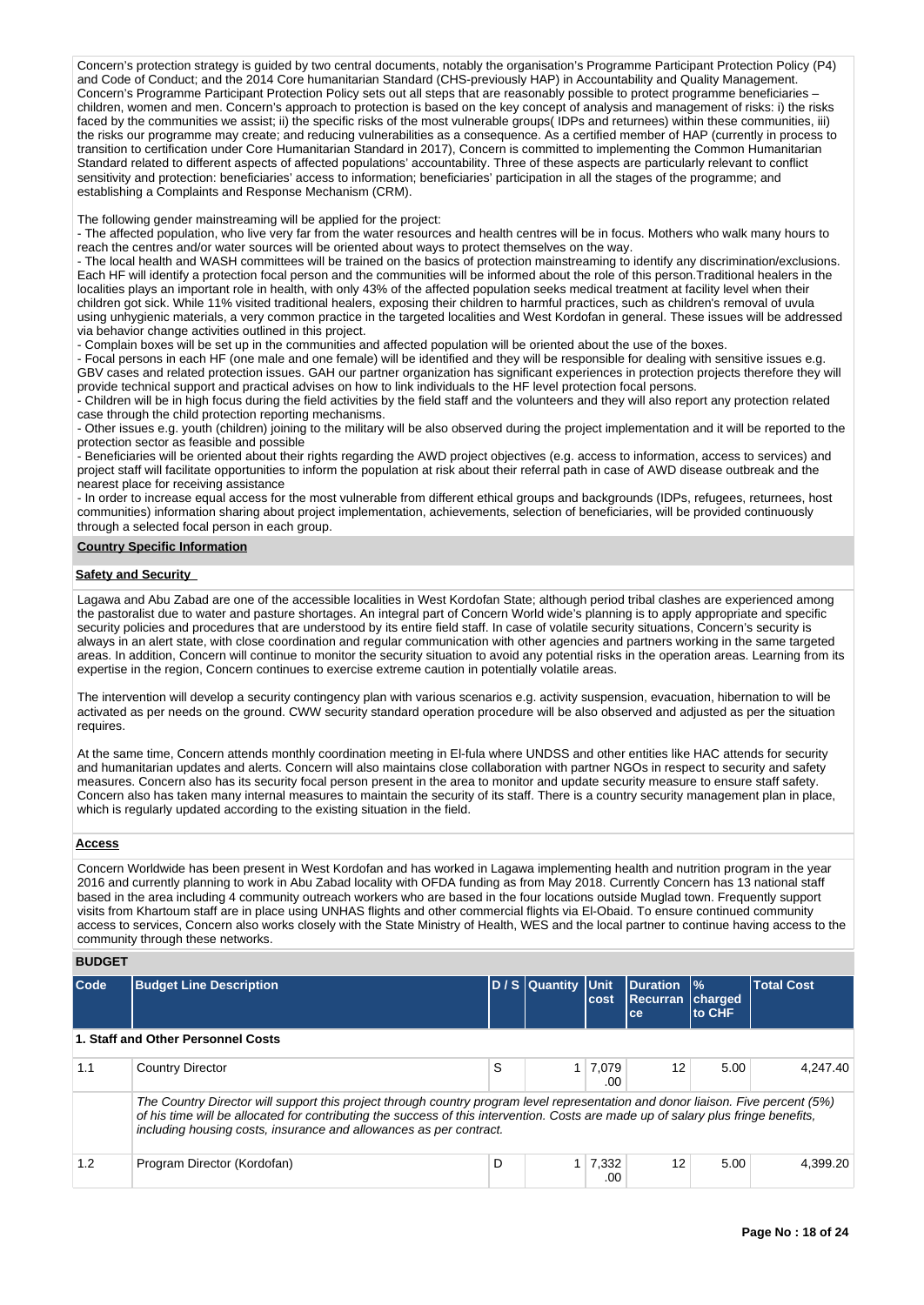|      | The Program Director will provide overall leadership and technical support in implementation of this program. Five percent (5%)<br>of her time is allocated for the project through monitoring visit, managerial support and communication. Costs are made up of<br>salary plus fringe benefits, including housing costs, insurance and allowances as per contract.                                                                                                                                                                                                                                                                                                           |   |                |                              |    |        |           |
|------|-------------------------------------------------------------------------------------------------------------------------------------------------------------------------------------------------------------------------------------------------------------------------------------------------------------------------------------------------------------------------------------------------------------------------------------------------------------------------------------------------------------------------------------------------------------------------------------------------------------------------------------------------------------------------------|---|----------------|------------------------------|----|--------|-----------|
| 1.3  | <b>Country Finance Controller</b>                                                                                                                                                                                                                                                                                                                                                                                                                                                                                                                                                                                                                                             | S |                | $1 \mid 7,177$<br>.00        | 12 | 5.00   | 4,306.20  |
|      | The Country finance controller will manage the overall finances related to the project and provide necessary technical support to<br>the finance team in Khartoum and in the field finance team. She/he also will communicate to SHF finance team during reporting<br>and will be responsible for the overall deliveries based on SHF compliance. Five percent (5%) of her/his time will be charged to<br>the project. Costs are made up of salary plus fringe benefits, including housing costs, insurance and allowances as per contract.                                                                                                                                   |   |                |                              |    |        |           |
| 1.4  | Health Advisor(International)                                                                                                                                                                                                                                                                                                                                                                                                                                                                                                                                                                                                                                                 | D |                | 1   5,916<br>.00             | 12 | 15.00  | 10,648.80 |
|      | The expatriate Health Advisor will provide technical support to the National Health Advisor and the program implementation team<br>during the entire project cycle. He/she will also ensure that coordination with the MoH in Federal and state level is constant, and<br>the CW applies the required polices, protocols and standards. He/she will also build the capacity of Concern staff in the delivery<br>of health services to ensure health interventions meet international standards. 15% of his/her time will be allocated for the project<br>Costs are made up of salary plus fringe benefits, including housing costs, insurance and allowances as per contract. |   |                |                              |    |        |           |
| 1.5  | Programme and Partnership Accountant                                                                                                                                                                                                                                                                                                                                                                                                                                                                                                                                                                                                                                          | S |                | $1 \mid 6,184$<br>.00        | 12 | 5.00   | 3,710.40  |
|      | The Programme and Partnership Accountant will support the managing of the project accounting and will lead the budget<br>holders, and also provide necessary technical support to the field finance teams. He also will monitor and technically support the<br>partner's financial records and reporting. 5% of his time will be charged to the project. Costs are made up of salary plus fringe<br>benefits, including housing costs, insurance and allowances as per contract.                                                                                                                                                                                              |   |                |                              |    |        |           |
| 1.6  | <b>WASH Advisor</b> (International)                                                                                                                                                                                                                                                                                                                                                                                                                                                                                                                                                                                                                                           | D |                | $1 \vert 6,531 \vert$<br>.00 | 12 | 15.00  | 11,755.80 |
|      | Similar to the expatriate health adviser, the WASH adviser will provide a technical lead during the service delivery, monitoring<br>and technical reporting. He also will coordinate with the WASH cluster in federal and state level to ensure that the project applies<br>all sector specific requirements for quality services. 15% of his time will be dedicated to the project's technical implementation.<br>Costs are made up of salary plus fringe benefits, including housing costs, insurance and allowances as per contract.                                                                                                                                       |   |                |                              |    |        |           |
| 1.7  | Meal Advisor (International)                                                                                                                                                                                                                                                                                                                                                                                                                                                                                                                                                                                                                                                  | D |                | 1   6,531<br>.00             | 12 | 5.00   | 3,918.60  |
|      | This person will provide support for the project in the development of reports, monitoring field activities, collect case studies and<br>ensure that the CW quality assurance and accountability framework is properly implemented in the field. He also will work with<br>the Technical Advisers in cross cutting issues to ensure that linkages are met as planned. 5% of his time will be allocated for the<br>project. Costs are made up of salary plus fringe benefits, including housing costs, insurance and allowances as per contract.                                                                                                                               |   |                |                              |    |        |           |
| 1.8  | Health Promotion Coordinator(National)(West Korodofan)                                                                                                                                                                                                                                                                                                                                                                                                                                                                                                                                                                                                                        | D |                | $1 \quad 1,556$<br>.69       | 12 | 50.00  | 9,340.14  |
|      | He/she will assist the field team and coordinate the implementation of the health component of project activities. He will also be<br>mentoring the national health staff that are working in the localities and will play an active role in project implementation plans,<br>support supervision and reporting. He/she will have primary oversight responsibility for this project. The costs include Basic<br>Salary and Medical Allowance which are calculated and paid on a monthly basis. 50% of his/her time will be allocated for twelve<br>months under this project.                                                                                                 |   |                |                              |    |        |           |
| 1.9  | Health Promotion Officer (West Korodofan)                                                                                                                                                                                                                                                                                                                                                                                                                                                                                                                                                                                                                                     | D |                | 1 835.3<br>4                 | 12 | 50.00  | 5,012.04  |
|      | He/she will assist the field team and coordinate the implementation of the health component of project activities. He will mentor<br>the operation in the project sites. He/she also will work coordinate and monitor the work in the Health Facilities as per the<br>project's aims and objectives. He/she will also coordinate and monitor the activities with GAH. The costs include Basic Salary and<br>Medical Allowance which are calculated and paid on a monthly basis. 50% of his/her time will be allocated for the project<br><i>implementation.</i>                                                                                                               |   |                |                              |    |        |           |
| 1.10 | WASH Officer(West Korodofan)                                                                                                                                                                                                                                                                                                                                                                                                                                                                                                                                                                                                                                                  | D | 1 <sup>1</sup> | 835.3<br>4                   | 12 | 50.00  | 5,012.04  |
|      | He/she will assist the field team and coordinate the implementation of the WASH component of project activities. He/she will also<br>be mentoring the field activities including the renovation of facilities, training. He/she also will coordinate with the national partner<br>(GAH) on implementation. The costs include Basic Salary and Medical Allowance which are calculated and paid on a monthly<br>basis. 50% of his/her time will be dedicated to the project implementation in the field.                                                                                                                                                                        |   |                |                              |    |        |           |
| 1.11 | Field Health and WASH Supervisors (Lagawa-1; Abu Zabad-1)   D                                                                                                                                                                                                                                                                                                                                                                                                                                                                                                                                                                                                                 |   |                | 2 629.0<br>1                 | 12 | 100.00 | 15,096.24 |
|      | They will be responsible for direct, day-to-day implementation of the health and WASH project activities. They will lead the health<br>and WASH teams on the ground in the implementation<br>e.g. renovation work, training, and campaigns. 100% of their time will be allocated for the project implementation. The costs<br>include Basic Salary and Medical Allowance which are calculated and paid on a monthly basis.                                                                                                                                                                                                                                                    |   |                |                              |    |        |           |
| 1.12 | Area Manger (West Korodofan-1)                                                                                                                                                                                                                                                                                                                                                                                                                                                                                                                                                                                                                                                | S |                | $1 \mid 1,556$<br>.69        | 12 | 15.00  | 2,802.04  |
|      | He will look after the overall administrative and program operation in the targeted state. The Area Manger will be the heads of<br>office in West Kordofan States, coordinate with the partners and other stakeholders, particularity with HAC in field level. He will<br>also provide managerial support to the project activities. 15% of his time will be allocated for the project. The costs includes basic<br>salary and medical allowance which are calculated and paid on a monthly basis.                                                                                                                                                                            |   |                |                              |    |        |           |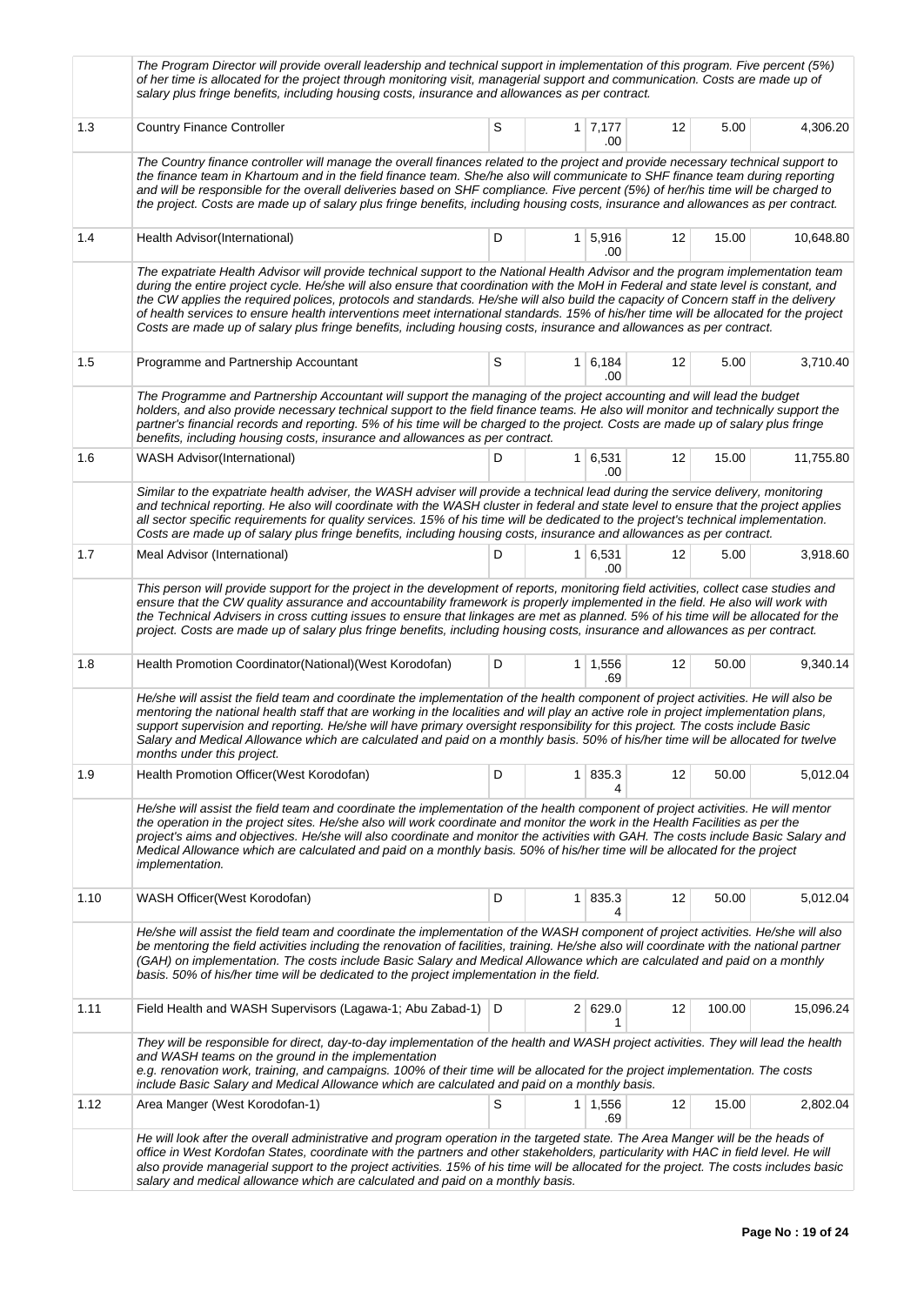| 1.13 | <b>Emergency Response Coordinator</b>                                                                                                                                                                                                                                                                                                                                                                                                                                                                                                                                                                                                                                                                                    | D |                | $1 \mid 1,556$<br>.69  | 12           | 15.00  | 2,802.04   |
|------|--------------------------------------------------------------------------------------------------------------------------------------------------------------------------------------------------------------------------------------------------------------------------------------------------------------------------------------------------------------------------------------------------------------------------------------------------------------------------------------------------------------------------------------------------------------------------------------------------------------------------------------------------------------------------------------------------------------------------|---|----------------|------------------------|--------------|--------|------------|
|      | He will be involved in the emergency preparedness and response program in federal and field level. His also will coordinate with<br>the partners and other stakeholders regarding emergency preparedness and will share information with the project's technical<br>team. 15% of his time will be allocated for the benefit of the project. r salaries will be charged to the project. The costs include<br>basic salary and medical allowance which are calculated and paid on a monthly basis.                                                                                                                                                                                                                         |   |                |                        |              |        |            |
| 1.14 | Khartoum Admin Staff                                                                                                                                                                                                                                                                                                                                                                                                                                                                                                                                                                                                                                                                                                     | S |                | 12 948.4<br>7          | 12           | 5.00   | 6,828.98   |
|      | The country office based staff will support the program in administrative, logistics and financial systems. These includes day-to-<br>day admin, finance, HR and procurement support. 5% of their salaries will be charged to the project. The costs include basic<br>salary and medical allowance which are calculated and paid on a monthly basis.                                                                                                                                                                                                                                                                                                                                                                     |   |                |                        |              |        |            |
| 1.15 | West Kordofan Admin Staff                                                                                                                                                                                                                                                                                                                                                                                                                                                                                                                                                                                                                                                                                                | S |                | 5 439.8<br>7           | 12           | 15.00  | 3,958.83   |
|      | The field based staff will support the program in the day-to-day administrative, logistical and financial deliveries, including e.g.<br>bookkeeping, logistics, fleet management employment and administrative issues. 15% of their times will be charged under the<br>project. The costs include basic salary and medical allowance which are calculated and paid on a monthly basis.                                                                                                                                                                                                                                                                                                                                   |   |                |                        |              |        |            |
| 1.16 | <b>WASH Coordinator (national)</b>                                                                                                                                                                                                                                                                                                                                                                                                                                                                                                                                                                                                                                                                                       | D |                | $1 \mid 1,224$<br>.42  | 12           | 50.00  | 7,346.52   |
|      | Similar to the Health and Hygiene Coordinator, the WASH activities will be leaded by the WASH Coordinator in WK. He/she will<br>also be mentoring the national WASH staff that are working in the localities and will play an active role in project implementation<br>plans, support supervision and reporting. He also will be linked to other WASH partners and cluster lead in field level. 50% of his<br>time will be allocated for the implementation of this project. The costs include Basic Salary and Medical Allowance which are<br>calculated and paid on a monthly basis.                                                                                                                                   |   |                |                        |              |        |            |
|      | <b>Section Total</b>                                                                                                                                                                                                                                                                                                                                                                                                                                                                                                                                                                                                                                                                                                     |   |                |                        |              |        | 101,185.27 |
|      | 2. Supplies, Commodities, Materials                                                                                                                                                                                                                                                                                                                                                                                                                                                                                                                                                                                                                                                                                      |   |                |                        |              |        |            |
| 2.1  | Formation and training of rapid response teams and roll out<br>plan support cost                                                                                                                                                                                                                                                                                                                                                                                                                                                                                                                                                                                                                                         | D |                | $4 \mid 2,250$<br>.00  | $\mathbf{1}$ | 100.00 | 9,000.00   |
|      | Training of 1 Team/\$2250 includes: learning/teaching materials, demonstration materials, refreshment, travel allowance (3 days<br>training) x 4 teams $(2/locality) = $6,000$<br>Roll out plan support cost: \$2,000 travel allowances to/from health facilities and community sites, \$500 meeting refreshment with<br>MoH, \$500 stationary and other supplies for tracking and recording data)                                                                                                                                                                                                                                                                                                                       |   |                |                        |              |        |            |
| 2.2  | Workshop on EWAR System and Support for public health<br>alert, investigation, verification, and response (EWR system<br>roll out)                                                                                                                                                                                                                                                                                                                                                                                                                                                                                                                                                                                       | D | 1 <sup>1</sup> | 750.0<br>0             | 12           | 100.00 | 9,000.00   |
|      | 3 Days workshop on EWARS for State and Locality Health Managers at average of \$2,000 per day. It will cover transport<br>reimbursement, accommodation, venue rental, per diem and meals.<br>In addition, an average of \$250/month is planned for transportation support, per Diem for monitoring, investigation and verification<br>teams for stake health managers.                                                                                                                                                                                                                                                                                                                                                   |   |                |                        |              |        |            |
| 2.3  | IEC Materials for prevention of water born disease (AWD)                                                                                                                                                                                                                                                                                                                                                                                                                                                                                                                                                                                                                                                                 | D |                | $2 \mid 2,500$<br>.00  | $\mathbf{1}$ | 100.00 | 5,000.00   |
|      | IEC materials will include, posters, banners, placates printing - using WHO/MOH and UNICEF standard materials and CW<br>developed education materials. An average of \$2,500/locality will be allocated.                                                                                                                                                                                                                                                                                                                                                                                                                                                                                                                 |   |                |                        |              |        |            |
| 2.4  | Incentive for health facility staff                                                                                                                                                                                                                                                                                                                                                                                                                                                                                                                                                                                                                                                                                      | D | 4 <sup>1</sup> | 500.0<br>0             | 12           | 100.00 | 24,000.00  |
|      | An average of \$500/health facility/month incentive support will be provided for the staff to carry out project activities. The SMOH<br>staff will do facility level health education, hygiene awareness and participate in the emergency preparedness activities; including<br>been part of emergency response teams.<br>The positions include; Medical assistants, Nurses, Midwives, Lab technicians, EPI officers and Health promoters. Unfortunately the<br>MoH has not yet harmonized the intensives for its health workers, therefore the average of \$500/health facility is based on<br>previous experiences. The detailed breakdown for each health worker will be finalize during the project quick-off month. |   |                |                        |              |        |            |
| 2.5  | Incentive for the Rapid Response Team members                                                                                                                                                                                                                                                                                                                                                                                                                                                                                                                                                                                                                                                                            | D |                | 20 55.00               | 12           | 100.00 | 13,200.00  |
|      | An average of \$55/person/month x 20 people = 13,200 will be allocated to support the capacity of the RRT. These include<br>volunteers from the community and local level health authorities such as PHC, public health and HMIS managers                                                                                                                                                                                                                                                                                                                                                                                                                                                                                |   |                |                        |              |        |            |
| 2.6  | Rehabilitation of water yards                                                                                                                                                                                                                                                                                                                                                                                                                                                                                                                                                                                                                                                                                            | D |                | $4 \mid 27,00$<br>0.00 | $\mathbf{1}$ | 100.00 | 108,000.00 |
|      | The cost of renovation (\$27,000/water yard) is based on the WASH Cluster recommendation including materials, labor cost,<br>technical design and implementation, and transportation cost. It is planned that CW will select the most critical water points, as<br>much as possible, near to the health facilities. There will be a technical assessment carried out before the renovation work with<br>the support of WES. CW will invite constructors through a tender procedure to select the most appropriate contractor to carry out<br>the renovation work.                                                                                                                                                        |   |                |                        |              |        |            |
| 2.7  | Conduct water quality test monitoring (at water points and HH)                                                                                                                                                                                                                                                                                                                                                                                                                                                                                                                                                                                                                                                           | D | 1              | 500.0<br>0             | 4            | 100.00 | 2,000.00   |
|      | This budget line is a personnel related cost to carry out water quality testing: an average of \$500/quarter will be spent on per<br>diem for WASH technical personnel, transportation cost and related small items and tools (bracket, rope) to carry out the<br>monitoring exercise/collect water samples.                                                                                                                                                                                                                                                                                                                                                                                                             |   |                |                        |              |        |            |
| 2.8  | Water Testing Kits (at water points for bacteriological test)                                                                                                                                                                                                                                                                                                                                                                                                                                                                                                                                                                                                                                                            | D |                | 1   8,000<br>.00       | 1            | 100.00 | 8,000.00   |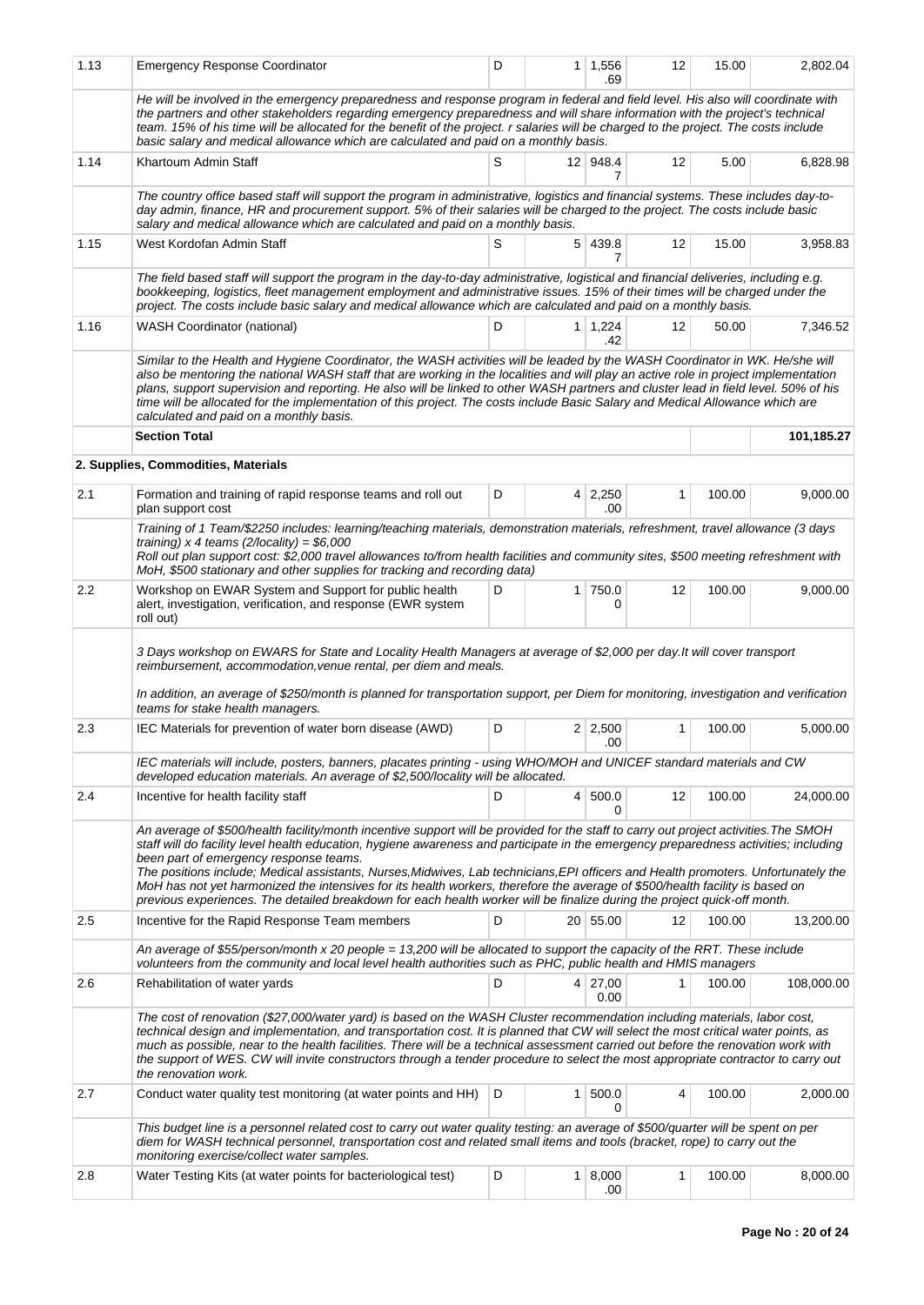|              | 1 set of Del Aqua water test kit will be purchases for an average of \$8000/unit to carry out biological water tests all throughout the<br>project cycle. This activity will follow CW procurement policy in line with SHF's compliance.                                                                                                                                                                       |    |                |                       |              |        |            |
|--------------|----------------------------------------------------------------------------------------------------------------------------------------------------------------------------------------------------------------------------------------------------------------------------------------------------------------------------------------------------------------------------------------------------------------|----|----------------|-----------------------|--------------|--------|------------|
| 2.9          | Pool Tester (FRC Tester) for chlorinated water sources and<br>detergents for disinfection                                                                                                                                                                                                                                                                                                                      | D  | 1 <sup>1</sup> | 250.0<br>0            | 12           | 100.00 | 3,000.00   |
|              | FRC testers will be used for an average of \$80/FRC unit. The total of 10 units = \$800 will be used. Additional \$170/month will be<br>purchased for detergent to clean in/around the water sources and health facilities as needed. As much as possible these water<br>treatment items will be procured in larger quantities in the beginning of the the project and will be used as the project proceeding. |    |                |                       |              |        |            |
| 2.10         | Aqua Tabs for HH water treatment                                                                                                                                                                                                                                                                                                                                                                               | D  |                | 50 200.0<br>0         | 1            | 100.00 | 10,000.00  |
|              | An average of 50 Aqua Tab boxes will be purchased for an average of \$200/box in the beginning of the project and will be used<br>continuously as the project proceeds.                                                                                                                                                                                                                                        |    |                |                       |              |        |            |
| 2.11         | Water source management workshop and roll out plan<br>implementation                                                                                                                                                                                                                                                                                                                                           | D  |                | $4 \mid 4.000$<br>.00 | $\mathbf{1}$ | 100.00 | 16,000.00  |
|              | It is anticipated that 4 training will be conducted. Each training with a min. of 40 participants/training will attend for a three days<br>course. An average of \$30/participant/day including food, transportation allowance and learning materials x 3 days = \$3,600, An<br>additional of \$400 will be spent for mobilization, preparation, rental of space, and other organization related expenses.     |    |                |                       |              |        |            |
| 2.12         | Safety and security measures for facility level old latrines                                                                                                                                                                                                                                                                                                                                                   | D  | $\mathbf{1}$   | 4,150<br>.18          | 1            | 100.00 | 4,150.18   |
|              | To back-fill the old, non-functional latrines: \$ 1000/rental of tracks at each facility @ average of 4 facilities = \$4000, Additional \$<br>150.18 for other cost e.g. extra needs for chlorination, purchasing protecting gears, casual labors, fencing for protection                                                                                                                                      |    |                |                       |              |        |            |
| 2.13         | Project inception and closure/evaluation meetings                                                                                                                                                                                                                                                                                                                                                              | D  |                | 2 3,000<br>.00        | 1            | 100.00 | 6,000.00   |
|              | This includes costs for two consultative workshops and meetings with relevant stakeholders during the development of<br>preparedness plans. 1 training/\$3,000. It includes; fees for the consultants, venue hire, meals, transpiration allowance for local<br>partners and state authorities.                                                                                                                 |    |                |                       |              |        |            |
| 2.14         | Construction/renovation of school latrines                                                                                                                                                                                                                                                                                                                                                                     | D  |                | 3 16,00<br>0.00       | 1            | 100.00 | 48,000.00  |
|              | \$16,000/school =This cost includes: raw materials for construction (cement, bricks, iron bars, slab etc.), casual labors, skilled<br>labors and technicians. Plus \$ 1000/school for improvement for disabled people (rampart, hand railing)                                                                                                                                                                  |    |                |                       |              |        |            |
| 2.15         | Renovation/construction latrines in health facilities                                                                                                                                                                                                                                                                                                                                                          | D  |                | 3   8,000<br>.00      | 1            | 100.00 | 24,000.00  |
|              | \$8,000/HF latrine - this cost includes: raw materials for construction/renovation (cement, bricks, iron bars, slab etc.), casual<br>labors, skilled labors and technicians. Plus \$1,000/site for improvement for disabled people (rampart, hand railing)                                                                                                                                                     |    |                |                       |              |        |            |
| 2.16         | Transport and storage for Wash Supplies                                                                                                                                                                                                                                                                                                                                                                        | D  |                | $2 \mid 1,500$<br>.00 | 1            | 100.00 | 3,000.00   |
|              | This will cater for transport and storage costs for WASH supplies such pool testers, chlorine and chlorination equipment, water<br>testing kits and Aquatabs for HH water treatment.                                                                                                                                                                                                                           |    |                |                       |              |        |            |
|              | <b>Section Total</b>                                                                                                                                                                                                                                                                                                                                                                                           |    |                |                       |              |        | 292,350.18 |
| 3. Equipment |                                                                                                                                                                                                                                                                                                                                                                                                                |    |                |                       |              |        |            |
| 3.1          | Satellite phone (Thuraya)                                                                                                                                                                                                                                                                                                                                                                                      | D  |                | $2 \mid 1,000$<br>.00 | 1            | 100.00 | 2.000.00   |
|              | In some remote areas in West Kordofan using telephone line is very weak. CW would like to use this satellite phone in case of<br>emergency during the field work.                                                                                                                                                                                                                                              |    |                |                       |              |        |            |
|              | <b>Section Total</b>                                                                                                                                                                                                                                                                                                                                                                                           |    |                |                       |              |        | 2,000.00   |
|              | 4. Contractual Services                                                                                                                                                                                                                                                                                                                                                                                        |    |                |                       |              |        |            |
| NA           | NA                                                                                                                                                                                                                                                                                                                                                                                                             | NA | 0              | 0.00                  | 0            | 0      | 0.00       |
|              | ΝA                                                                                                                                                                                                                                                                                                                                                                                                             |    |                |                       |              |        |            |
|              | <b>Section Total</b>                                                                                                                                                                                                                                                                                                                                                                                           |    |                |                       |              |        | 0.00       |
| 5. Travel    |                                                                                                                                                                                                                                                                                                                                                                                                                |    |                |                       |              |        |            |
| 5.1          | <b>International Travels</b>                                                                                                                                                                                                                                                                                                                                                                                   | S  |                | $2 \mid 2,000$<br>.00 | 1            | 100.00 | 4,000.00   |
|              | Air tickets for WASH Adviser and Health Adviser (expat.) for international travel for one trip each. This is a contribution to R&R<br>costs for the two staff.                                                                                                                                                                                                                                                 |    |                |                       |              |        |            |
| 5.2          | In Country Air Travel and Perdiem                                                                                                                                                                                                                                                                                                                                                                              | D  | 3 <sup>1</sup> | 200.0<br>0            | 12           | 100.00 | 7,200.00   |
|              | Air tickets, ground travel, accommodations and per diems for program staff (WASH Adviser, Program Director, Program<br>Accountant and Health Adviser)                                                                                                                                                                                                                                                          |    |                |                       |              |        |            |
| 5.3          | Moitoring and Evaluation Costs (including baseline/endline<br>survey)                                                                                                                                                                                                                                                                                                                                          | D  | 1 <sup>1</sup> | 5,000<br>.00          | 4            | 100.00 | 20,000.00  |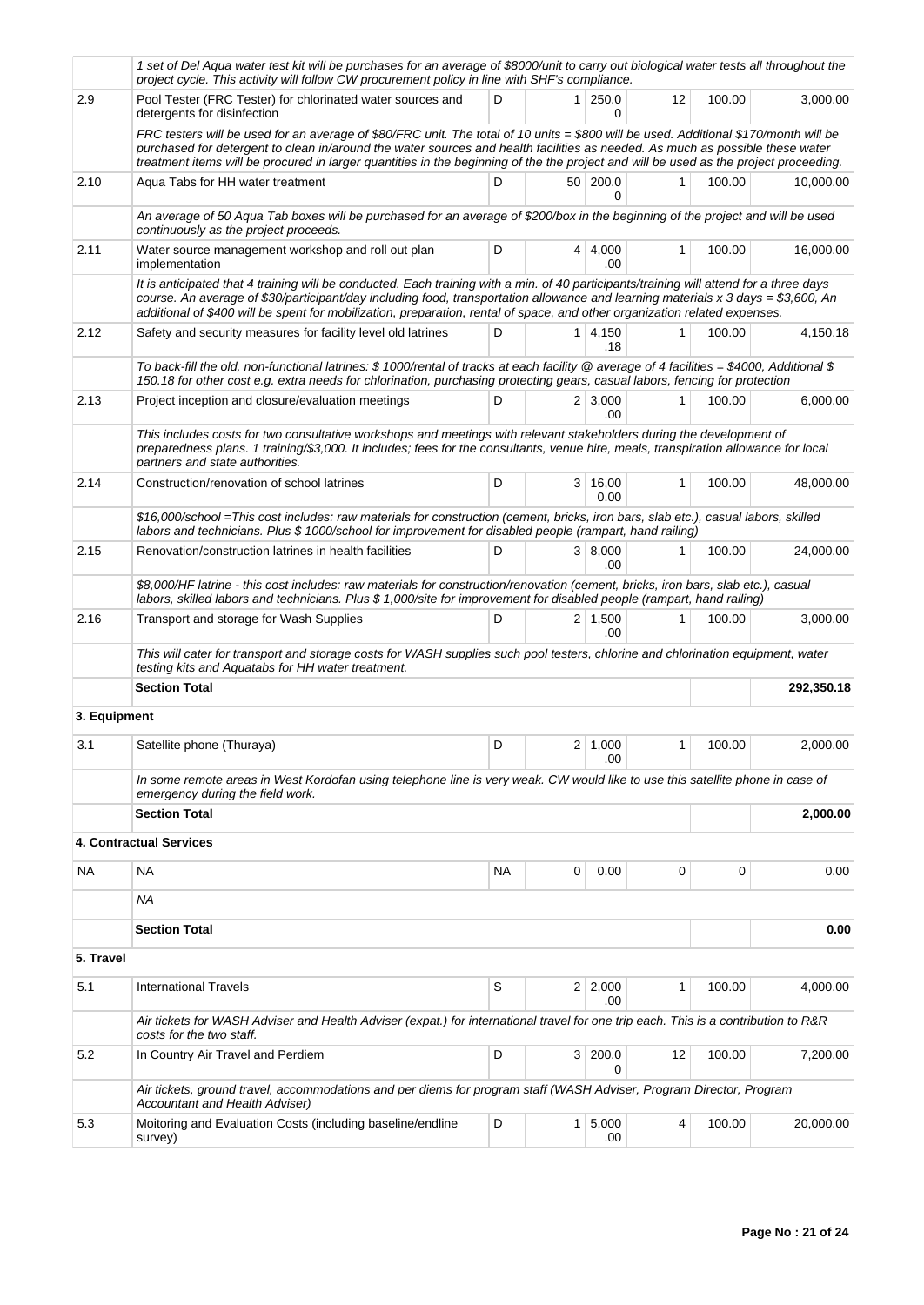|      | Costs for joint monitoring, routine supervision, baseline and end-line: The cost breakdown are:<br>Monitoring/supervision: Per Diem for staff+ SMOH-4 persons *30 days *\$10=\$1,200; accommodation-4 persons *30<br>days*\$10=1,200; Fuel for the car-9 liters*30 days *\$7*4=2,000; Total=5,000.<br>Consultant-Consutant-2 persons*14 days*\$100=2,800; Stationeries-520: incentives for inumerators-6 persons*14<br>days*\$20=\$1,680; Total=\$5,000 |   |                 |                        |                   |        |           |
|------|---------------------------------------------------------------------------------------------------------------------------------------------------------------------------------------------------------------------------------------------------------------------------------------------------------------------------------------------------------------------------------------------------------------------------------------------------------|---|-----------------|------------------------|-------------------|--------|-----------|
|      | <b>Section Total</b>                                                                                                                                                                                                                                                                                                                                                                                                                                    |   |                 |                        |                   |        | 31,200.00 |
|      | 6. Transfers and Grants to Counterparts                                                                                                                                                                                                                                                                                                                                                                                                                 |   |                 |                        |                   |        |           |
| 6.1  | Office rent in Al Fula (WK)                                                                                                                                                                                                                                                                                                                                                                                                                             | s | $\mathbf{1}$    | 500.0<br>0             | $12 \overline{ }$ | 30.00  | 1,800.00  |
|      | The rental of office in EL Fula is required for coordination and administrative implementation of the project. Global Aid Hand<br>(GAH) will charge 30% of the overall office cost in Al Fula $@$ \$500/month over 12 months period = \$1,800                                                                                                                                                                                                           |   |                 |                        |                   |        |           |
| 6.2  | Office operation cost                                                                                                                                                                                                                                                                                                                                                                                                                                   | s |                 | $1$ 720.0<br>0         | 12                | 50.00  | 4,320.00  |
|      | Al Fula office requires administrative support: 50% of the general office operation costs: cleaning \$200, water and electricity<br>\$300, security \$270 = \$720/month x 12 months = \$4,320 will be charged under this project.                                                                                                                                                                                                                       |   |                 |                        |                   |        |           |
| 6.3  | Field Office Stationery and materials                                                                                                                                                                                                                                                                                                                                                                                                                   | s |                 | $1 \, 430.0$<br>0      | 12                | 50.00  | 2,580.00  |
|      | Al Fula and Khartoum office requires administrative support: 50% of the field office stationary and materials e.g. \$200 office<br>papers and folders, \$230 cartage/month x 12 months = \$2,580 will be charged under this project.                                                                                                                                                                                                                    |   |                 |                        |                   |        |           |
| 6.4  | Communication costs                                                                                                                                                                                                                                                                                                                                                                                                                                     | s | 1 <sup>1</sup>  | 235.0<br>0             | 12                | 30.00  | 846.00    |
|      | Communication cost in both field and Khartoum office required for delivering project objectives. e.g. internet charges, mobile<br>telephone air time will be charged under this budget line: \$235/month x 12 months $@30\% = $846$ .                                                                                                                                                                                                                   |   |                 |                        |                   |        |           |
| 6.5  | Program Development & Quality Assurance Manager<br>(expatriate)                                                                                                                                                                                                                                                                                                                                                                                         | D |                 | $1 \mid 4,800$<br>.00. | 12                | 7.00   | 4,032.00  |
|      | This person will be responsible for the overall quality project deliveries. \$4,800/month cost includes gross salary, allowances,<br>annual leave travel and related costs as per GAH's HR policy. This person is an expatriate, therefore h/her cost is higher compere<br>to other national staff. S/he will allocate a min. of 7% of h/her time for the project=\$4,032 for the project period.                                                       |   |                 |                        |                   |        |           |
| 6.6  | Programme Implementation Manager                                                                                                                                                                                                                                                                                                                                                                                                                        | D |                 | $1 \mid 1,100$<br>.00  | 12                | 10.00  | 1,320.00  |
|      | This person will manage the project @ 10% of h/her time. H/her gross salary is \$1,100/month including allowances, social<br>insurance and other benefits. The total amount will be charged for the project = $$1,320$                                                                                                                                                                                                                                  |   |                 |                        |                   |        |           |
| 6.7  | Programme Assistant                                                                                                                                                                                                                                                                                                                                                                                                                                     | D |                 | 1 472.0<br>0           | $12 \overline{ }$ | 100.00 | 5,664.00  |
|      | This person will be responsible for the day-to-day program delivery. GAH will allocate 100% of h/her time for the project.<br>\$472/month x 12 months gross salary will be allocated including allowances and benefits. The total of \$5,664 will be charged for<br>the project.                                                                                                                                                                        |   |                 |                        |                   |        |           |
| 6.8  | <b>Finance Assistant</b>                                                                                                                                                                                                                                                                                                                                                                                                                                | s | 1 <sup>1</sup>  | 363.0<br>0             | 12                | 50.00  | 2,178.00  |
|      | This person will be responsible for compiling financial documentation as per UN compliance and GAH procedures. GAH will<br>allocate 50% of h/her time for the project @ \$363/month of gross salary including allowances, benefits x 12 months = \$2,178 will<br>be charged for the project.                                                                                                                                                            |   |                 |                        |                   |        |           |
| 6.9  | M&E Assistant                                                                                                                                                                                                                                                                                                                                                                                                                                           | D | 1 <sup>1</sup>  | 363.0<br>0             | 12                | 50.00  | 2,178.00  |
|      | This person will monitor the work in the field and evaluate the results against set indicators and objectives. 50% of h/her time will<br>be allocated for the project $@$363/month \times 12$ months = \$2,178 including allowances, benefits.                                                                                                                                                                                                          |   |                 |                        |                   |        |           |
| 6.10 | Water Officer and Hygiene Officer (2 people)                                                                                                                                                                                                                                                                                                                                                                                                            | D |                 | 2   650.0<br>0         | 12                | 100.00 | 15,600.00 |
|      | There will be two staff employed, each 100% for the project. One with focusing on the water system aspects, the other one the<br>hygiene promotion aspects of the project. Each will cost \$650/month x 12 months = \$7,800 x two employees = \$15,600 will be<br>charged for the project.                                                                                                                                                              |   |                 |                        |                   |        |           |
| 6.11 | Conduct health and hygiene sessions in the health facilities (4)                                                                                                                                                                                                                                                                                                                                                                                        | D |                 | $4 \mid 2,500$<br>.00  | 1                 | 100.00 | 10,000.00 |
|      | An average of \$2,500/health facility will be allocated during the implementation. This expense includes an approx. \$500 sign<br>boards, visibility materials, \$1,000 refreshment for participants, \$1,000 demonstration materials (soap, cleaning supplies, towels<br>etc.) The total of 4 HFs will be targeted = $$10,000$                                                                                                                         |   |                 |                        |                   |        |           |
| 6.12 | Conduct community health education sessions in strategic<br>community places                                                                                                                                                                                                                                                                                                                                                                            | D | 17 <sup>1</sup> | 500.0<br>0             | 1                 | 100.00 | 8,500.00  |
|      | Conduct community health education sessions in strategic community places: e.g. water yards, hand pumps, latrines, markets,<br>homes visits. It is targeted that 7 communities in Abu Zabad, 10 communities in Lagawa Locality will be targeted = 17<br>communities total.<br>An average of \$500/community will be allocated for e.g. demonstration materials (jerry cans, gravel, brushes) and refreshment for                                        |   |                 |                        |                   |        |           |
| 6.13 | participants e.g. clean water in places where it is not available.<br>Conduct health and hygiene education sessions in schools (4<br>schools)                                                                                                                                                                                                                                                                                                           | D |                 | $4 \mid 2,500$<br>.00  | 1                 | 100.00 | 10,000.00 |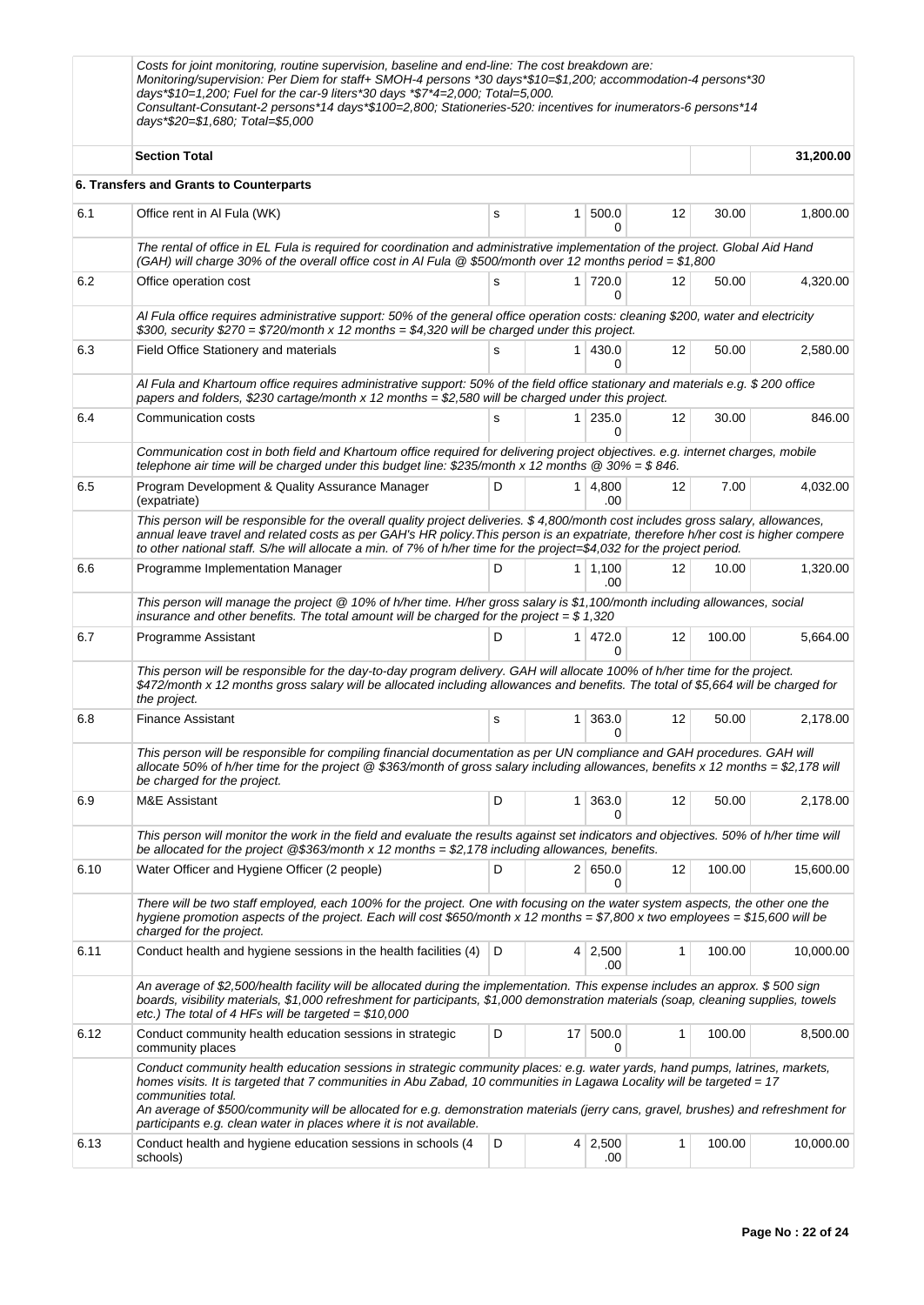|      | One health education session will includes the following expenses: demonstration materials e.g soap, cleaning supplies for<br>children (\$1,500), banners and sign boards (\$300), refreshment (\$200), other e.g. presents for children on health and hygiene<br>quizzes and competitions (\$500)                                                                                                                                               |    |                |                          |              |        |            |  |
|------|--------------------------------------------------------------------------------------------------------------------------------------------------------------------------------------------------------------------------------------------------------------------------------------------------------------------------------------------------------------------------------------------------------------------------------------------------|----|----------------|--------------------------|--------------|--------|------------|--|
| 6.14 | Organize one media awareness campaign (radio program) on<br>waterborne diseases                                                                                                                                                                                                                                                                                                                                                                  | D  | 1 <sup>1</sup> | 3,500<br>.00             | 1            | 100.00 | 3,500.00   |  |
|      | One media awareness campaign through a radio program will be organized about waterborne diseases and related<br>health/hygiene issues in two localities. \$3,500 is the expected contract agreement cost with the El Fula radio who will be able to<br>deliver the awareness raising services - based on MoH/UNICEF standard program (developed for SK previously).                                                                              |    |                |                          |              |        |            |  |
| 6.15 | Mark international Water Day, Sanitation Day in institutions<br>and communities                                                                                                                                                                                                                                                                                                                                                                  | D  |                | $2 \mid 3,500$<br>.00    | 1            | 100.00 | 7,000.00   |  |
|      | One big campaign will be organized in each locality. The total of two campaigns will be organized. The following expenses are<br>planned for this activity: \$500 mobilization and organization cost including banners, \$1,000 refreshment, tent and microphone<br>rental, \$1,000 transportation cost and allowances for VIPs and key community actors, \$1,000 demonstration materials, present<br>for children related to hygiene promotion. |    |                |                          |              |        |            |  |
| 6.16 | Conduct training for health workers on water-borne diseases                                                                                                                                                                                                                                                                                                                                                                                      | D  |                | 40 30.00                 | 5            | 100.00 | 6,000.00   |  |
|      | Conduct training for health workers on water-borne diseases, including AWD (facilitated by MoH/WHO) and EWRS in 4 health<br>facilities. 40 people (10/facility) will participate on a 5- day training @\$30/person/day x 5 days = \$6,000 including transportation<br>allowance, food, education supplies and attestations and facilitation cost.                                                                                                |    |                |                          |              |        |            |  |
| 6.17 | Formation and training of community health and hygiene<br>promoters                                                                                                                                                                                                                                                                                                                                                                              | D  |                | 135 27.00                | 2            | 100.00 | 7,290.00   |  |
|      | Formation and training of community health and hygiene promoters will be trained on water born disease: 80 promoters and 55<br>community health committee members will be invited for a two days training @\$27/person/day x 2 days = \$7,290 including<br>transportation allowances, refreshment, education materials and facilitation fee.                                                                                                     |    |                |                          |              |        |            |  |
| 6.18 | Allowances for Community Change Agents - Team Leaders                                                                                                                                                                                                                                                                                                                                                                                            | D  | 4 <sup>1</sup> | 100.0<br>0               | 12           | 100.00 | 4,800.00   |  |
|      | GAH is planning to engaged with community promoters and volunteers in/around each health facility. An average of<br>\$100/facility/month x 4 HF x 12 months = \$4,800 will be allocated for the Team Leaders in each area as allowances that they will<br>receive in-kind.                                                                                                                                                                       |    |                |                          |              |        |            |  |
| 6.19 | Training of water system technicians                                                                                                                                                                                                                                                                                                                                                                                                             | D  |                | 10 50.00                 | 5            | 100.00 | 2,500.00   |  |
|      | Training of water system technicians on successful water source technical management. There will be 10 people selected /<br>targeted water yards and nearby water sources. The total of 10 people @ \$50/day (transportation allowances, refreshment,<br>facilitator fees, education materials) $x$ 5 days = \$2,500 total training.                                                                                                             |    |                |                          |              |        |            |  |
| 6.20 | Purchase of Tools for Technicians                                                                                                                                                                                                                                                                                                                                                                                                                | D  |                | 10 500.0<br><sup>0</sup> | 1            | 100.00 | 5,000.00   |  |
|      | An average cost of \$500/tools x 10 water system technicians = \$5,000 will be provided for each water system technician e.g.<br>hammer, screw drivers, tool box and keys                                                                                                                                                                                                                                                                        |    |                |                          |              |        |            |  |
| 6.21 | Community Change Agents Allowance and support (in two<br>localities)                                                                                                                                                                                                                                                                                                                                                                             | D  |                | 4 100.0<br>$\Omega$      | 12           | 100.00 | 4,800.00   |  |
|      | Similar to the Team Leaders, the community change agents (2/locality) for the hygiene and sanitation activities will be provided<br>in-kind intensives an average of \$100/month x 4 x 12 months = \$4,800                                                                                                                                                                                                                                       |    |                |                          |              |        |            |  |
| 6.22 | Facilitation fees for CHC's monthly meetings                                                                                                                                                                                                                                                                                                                                                                                                     | D. |                | 10 30.00                 | R            | 100.00 | 2,400.00   |  |
|      | MoH will be involved in the facilitation of the Community health committee monthly meetings. The facilitator's fee will be budgets<br>under this budget line $@$30/10$ facilitators/8 months = \$2,400                                                                                                                                                                                                                                           |    |                |                          |              |        |            |  |
| 6.23 | Vehicle operational cost and transportation                                                                                                                                                                                                                                                                                                                                                                                                      | D  | 1 <sup>1</sup> | 967.0<br>0               | 12           | 100.00 | 11,604.00  |  |
|      | An average of \$967/month will be budgeted for one rented vehicle to implement the project activities over a 12 month period. An<br>average of 14/month @\$67/day = \$938 will be charged plus an additional \$29/month for public transport e.g. bus, taxi = \$967                                                                                                                                                                              |    |                |                          |              |        |            |  |
| 6.24 | 7% overhead                                                                                                                                                                                                                                                                                                                                                                                                                                      | s  | 1 <sup>1</sup> | 123,9<br>12.00           | $\mathbf{1}$ | 7.00   | 8,673.84   |  |
|      | The total PSC for the project is \$32,545.22. GAH is taking the proportion of the total amount = \$8,673.84 additional to their total<br>program and support $cost = $123.912$                                                                                                                                                                                                                                                                   |    |                |                          |              |        |            |  |
|      | <b>Section Total</b>                                                                                                                                                                                                                                                                                                                                                                                                                             |    |                |                          |              |        | 132,585.84 |  |
|      | 7. General Operating and Other Direct Costs                                                                                                                                                                                                                                                                                                                                                                                                      |    |                |                          |              |        |            |  |
| 7.1  | Khartoum Office Transport & Admin costs                                                                                                                                                                                                                                                                                                                                                                                                          | S  |                | $1 \mid 15,01$<br>1.79   | 12           | 5.00   | 9,007.07   |  |
|      | Admin and office support support costs for 1 country office: e.g. electricity fees (\$500), water fees (\$5), garbage collection fee<br>(\$6.79), guarding services (\$3000), back up generator cost (\$2000), rental of building(\$6000), and communication fees (\$3,500).<br>The average of \$15,011/month is planed and the project will share 5% of this overall cost.                                                                      |    |                |                          |              |        |            |  |
| 7.2  | <b>Field Offices Admin Costs</b>                                                                                                                                                                                                                                                                                                                                                                                                                 | D  |                | 1 4,875<br>.70           | 12           | 15.00  | 8,776.26   |  |
|      | Admin and office running costs for one field office: e.g. electricity fee (\$200) and generator maintenance (\$500), water (\$300),<br>cleaning cost (\$300), fuel for back up generator (\$500), rental of building (\$1,500), guarding (\$1,000) and communication fee<br>(\$575.7). The average of \$4,875/month is planned for all expenses. The project will share 15% of this expense.                                                     |    |                |                          |              |        |            |  |
| 7.3  | <b>Field Vehicles Running Costs</b>                                                                                                                                                                                                                                                                                                                                                                                                              | D  | 1              | 1,578<br>.43             | 12           | 15.00  | 2,841.17   |  |